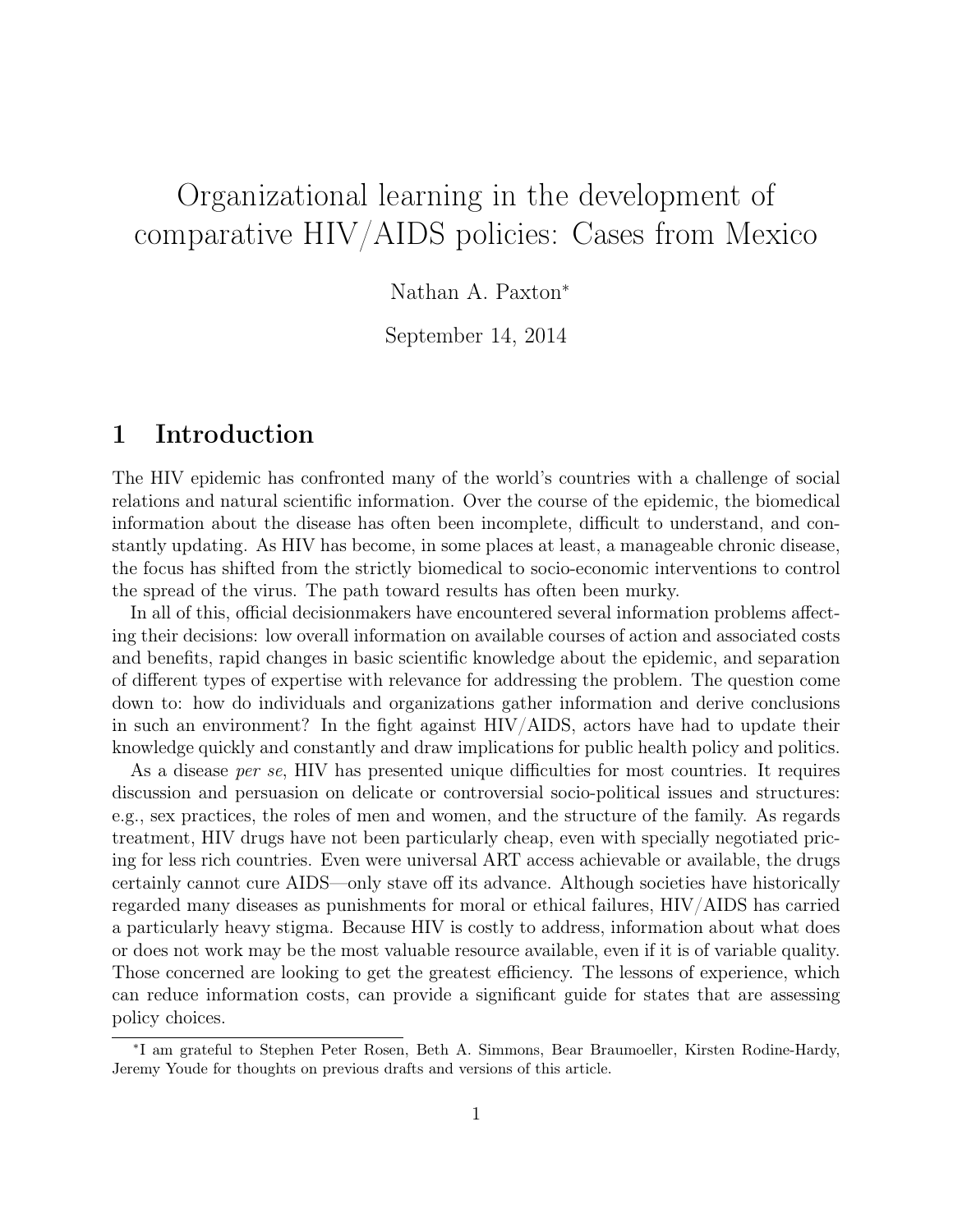In this paper, I consider the relationship of organizational learning and information; how learning plays an important role in the articulation, development, and testing of policy regimes; and the various institutional and political forms that learning takes to encode lessons learned. First, I describe a theory of the process of organizational learning. One important aspect of my theory is that it does not necessitate policy change to demonstrate that an organization has learned from information and experience. Second, I consider several cases from the history of Mexico's response to the HIV epidemic, to show how organizational learning can shape the means and forms of policy response.

### 2 Theory

Social scientists have use organizational learning approaches extensively to explain policy preference and change, in a wide range of policy areas.<sup>[1](#page-1-0)</sup> Some (potential) policy changes are larger, more difficult, or more costly than others, and learning approaches have provided students of the state with leverage to determine which of competing explanations for state action best fit a particular situation or class of situations (Hall [1993\)](#page-25-0).

Organizational learning theories are about the movement and management of information. Although there is disagreement on the nature of the process of learning, whether it is indicated by change in policy action, or the behavioral implications of an organizational learning process, most analysts do agree that instances of organizational learning start when the actors in question acquire new information about some phenomenon that has occurred and apply that information to a matter at hand.

There is much disagreement about the final implications of organizational learning as a causal force in international and comparative politics. Some political scientists treat learning as a behavioral outcome, where "learning" causes a direct change in the behavior of the individual, organization, or entity observed. (Levy [1994,](#page-26-0) p. 282), for example, notes this and several other problems in the use of learning models in theories of foreign policy (such critiques can apply to more subjects than foreign policy alone).

- Researchers employing learning approaches have failed to distinguish learning, as a source of policy change, from other possible causes of policy change.
- Restrictions of learning to "desireable" or "correct" lessons.
- Failing to distinguish analytically between individual and collective learning.
- Not dfferentiating between "genuine" learning and "the rhetorical or strategic use of historical lessons to advance current purposes."

Learning theory offers a framework for understanding state responses to infectious disease epidemics because organizational learning theory focuses on the information analytics of pol-

<span id="page-1-0"></span><sup>1.</sup> Representative theoretical contributions include: (Hall [1993\)](#page-25-0); (Heclo [1974\)](#page-25-1); (Huber [1991\)](#page-25-2); (Johnston [1996\)](#page-25-3); (Knopf [2003\)](#page-26-1); (Levitt and March [1988\)](#page-26-2); (Levy [1994\)](#page-26-0); (Reiter [1994\)](#page-26-3).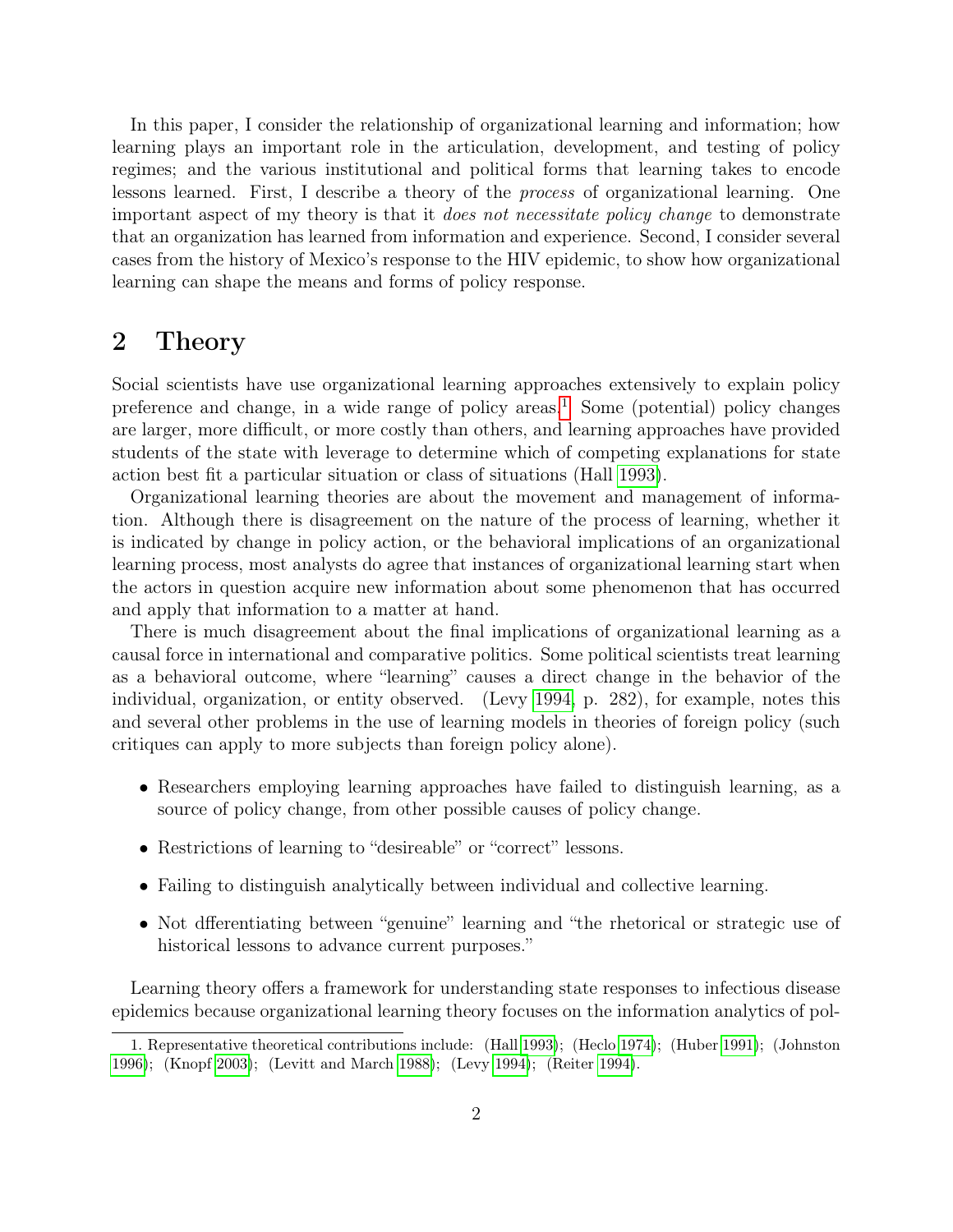icy response. The policy response entails managing what is known about both the biological and the social processes associated with a disease.

#### 2.1 Process Steps

My theory of organizational learning starts with an idea laid down by (Huber [1991\)](#page-25-2). Most theories of organizational learning argue that behavioral change is the directly observed manifestation of a learning process. That is, the outcome of a learning process is altered actor behavior. My argument is that an organizational actor learns when it understands that its overall options have expanded or increased over some previous set of policy options.

My theory assumes, like most organizational theories, that organizations are made of individuals, and that organizational processes are manifestations of individual processes. These individual learning processes may aggregate "upward" or they may take on their own ontological reality, apart from the existence of the individuals within the organization. Most analysts of organizational learning agree that we can speak of an organization or social group having a process akin or analogous to individual learning but which can be separated from the constituting individuals. Organizations encode information for later use, through standard operating procedures, reports, and their particular configuration of elements (suborganizational organizations) as portrayed in "org charts."

There are five steps in the organizational learning process I propose. The learning that a social actor like an organization or government agency undertakes is being process-based rather than the result of a series of information outputs and consequent behavioral outcomes. - -

- 1. Problem identification: Organizational actors or the individuals within them must first agree that there is a situation or problem that differs from the past sufficiently to merit (re-)examination. In some cases, the identification of a problem need not come from the actor itself — as (Hall [1993\)](#page-25-0) shows, organizations like think tanks and academics can bring new situations to light for organizational or political actors.
- 2. Acquire information: Actors then engage in a process of gathering information for use in examining the problem.
	- (a) The information acquired will almost certainly be some subset of that which is relevant and available to the problem situation at hand. An organizational actor will rarely hold, have access to, or have capacity to analyze all the information that might possibly bear on the problem at hand (a la bounded rationality). Actors will not value or collect information indiscriminately.
	- (b) Beliefs about the way the world hangs together influence the process of acquiring (not to mention analyzing) information. Actors will not value all information with equal weight. Social actors have beliefs about the types of information they consider relevant, and these will influence the search process. Actors engaged in organizational learning—because the process relies upon comparing new to old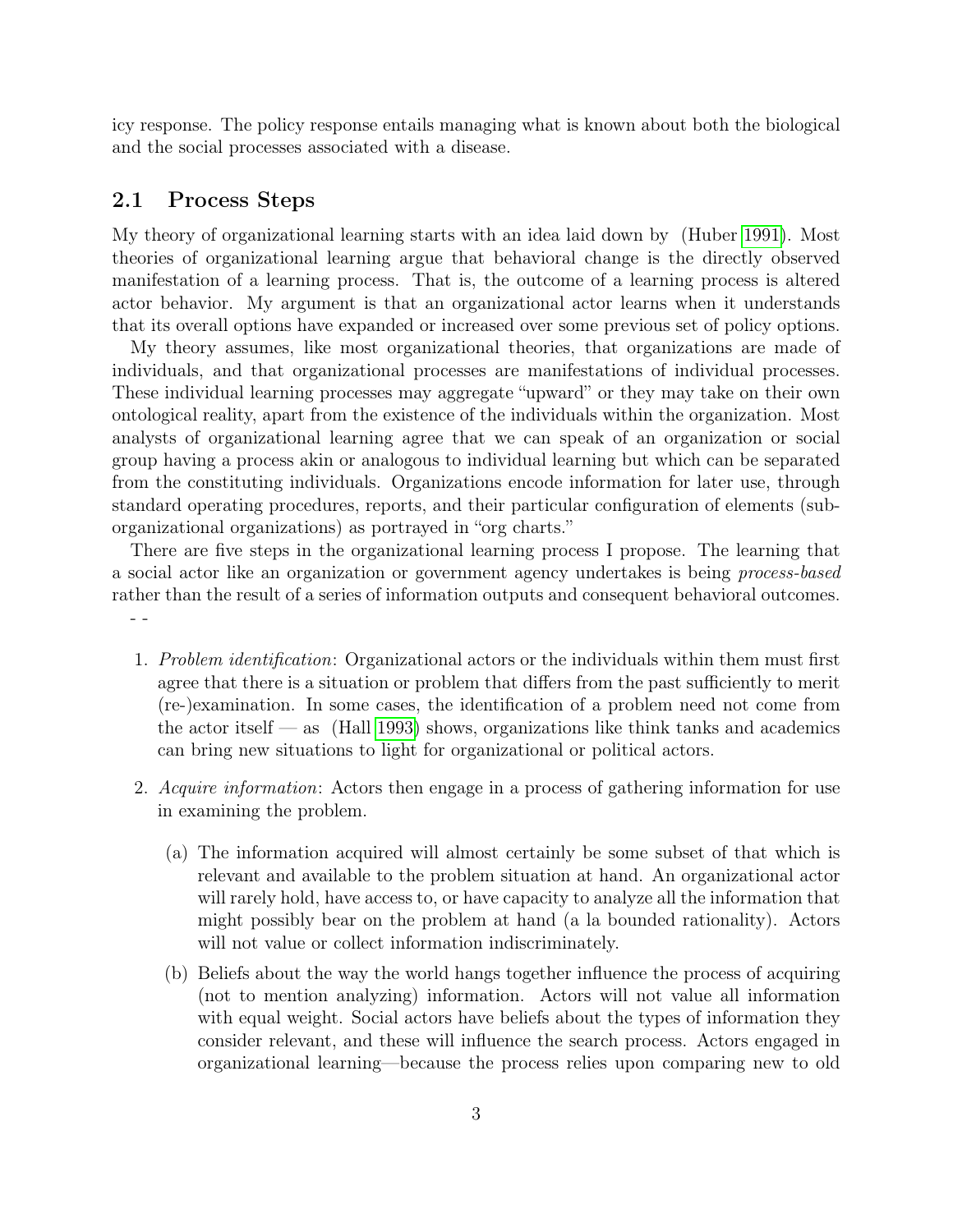

Figure 1: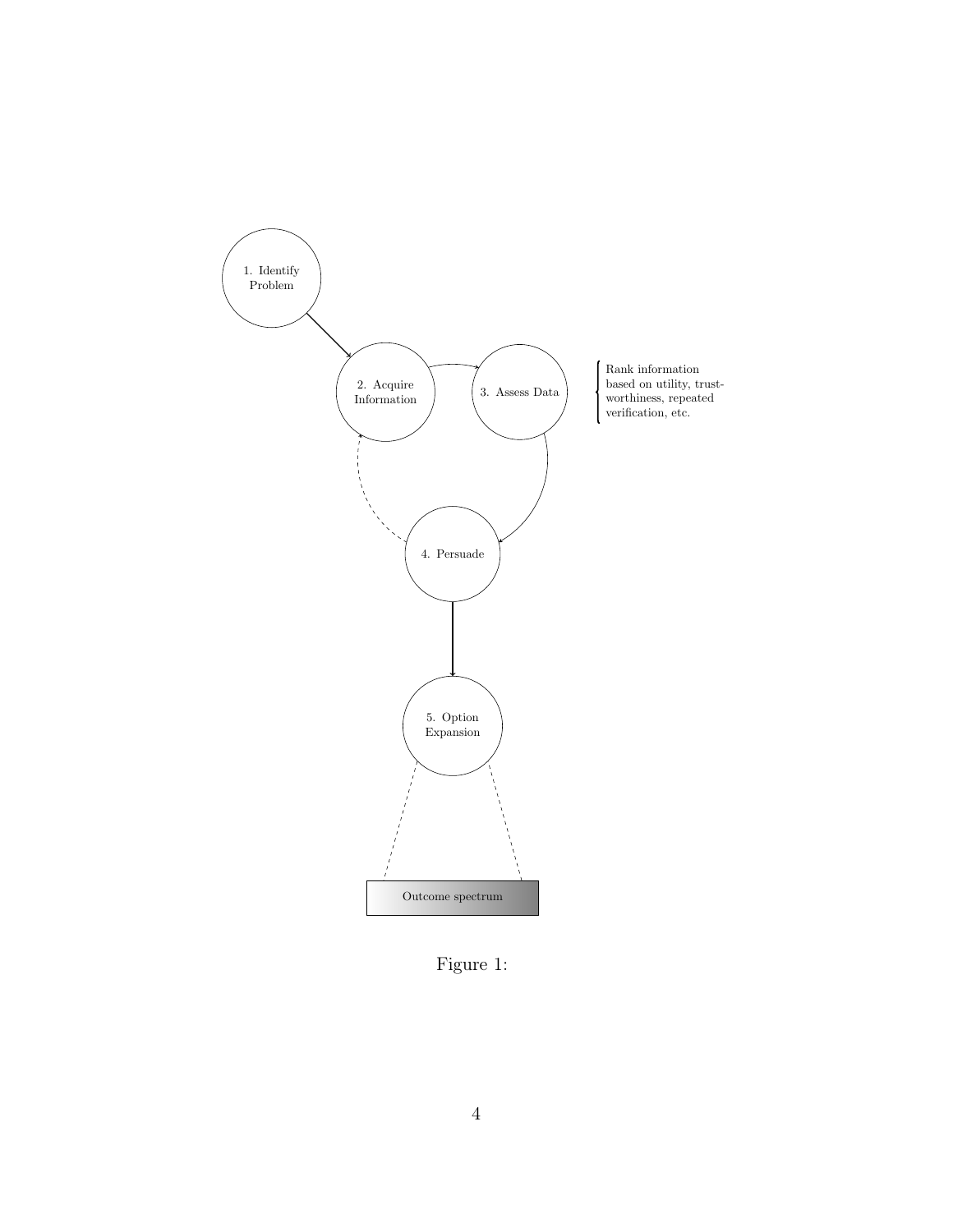information—may well prioritize the same classes or types of new information as they had previously collected.

- (c) Actors are not restricted to acquiring information at only one linear stage of the overall organizational learning process. Information is the key input of organiza-tional learning, and it can enter the process at several places.<sup>[2](#page-4-0)</sup> What's important is that it must enter here. If an organization defines or recognizes some problem, and it subsequently obtains no information, it cannot be said to have learned. This is common to all theories of organizational learning, whether in the way I outline here, or in any other variant I am aware of.
- 3. Assess/analyze data: Organizational actors make meaning of the information they have collected. Facts must be fit into frameworks, and order must be made from messy data. Assessment occurs with respect to extant organizational policy and environment. Organizations try to categorize the new within what is known. Policy and procedure are the organizational encoding of part lessons and inferences, and so they provide a starting point for assessing new data. The learning organization evaluates new information against current policy. Organizations take three types of action in assessing information.
	- (a) Contextualize: Does a datum relate to a particular policy, procedure, regulation, etc, and how closely do the datum and the policy touch on one another?
	- (b) Compare: How well does the information converge or diverge from the expected results of a current policy regime? As divergence increases, the organization must decide whether either to discount or disregard that information as anomalous, or consider the information as evidence to discount the current policy.
	- (c) Decision toward resolution: Divergence between expectations and outcomes reaches a point where resolution is necessary. That is, evidence becomes sufficiently "large" that real and ideal worlds do not match "enough." There is no "objective" point at which we can expect revisionary decision from the organization, as different organizations and the people within them will have different tolerances for different levels of divergence. From foresight or experience, an organization may have pre-set a level of difference that triggers policy, procedural, or regulatory regime re-evaluation. Alternatively, social, political, and economic feedback will also build pressure for re-evaluation and change.

<span id="page-4-0"></span><sup>2.</sup> There are at least four paths for information entry. 1. Prospecting/investigation: Gathering information to test alternative theories of policy outcome, for choosing the "best" model overall. 2. Monitoring/ verification: Obtaining information to check that what is happening in the world matches the causal model the actor holds about why the problem exists and how it can be addressed. (Analogous to Hall's "thirdorder" learning, where the "settings" of particular policy are adjusted. 3. Receiving: Outside actors provide the organization with information on the existence or scope of a policy problem or the results of their own investigation. 4. Persuading: organizational actors gather information relevant to persuading policy partners or policy masters to undertake the action the organization wants to put in place.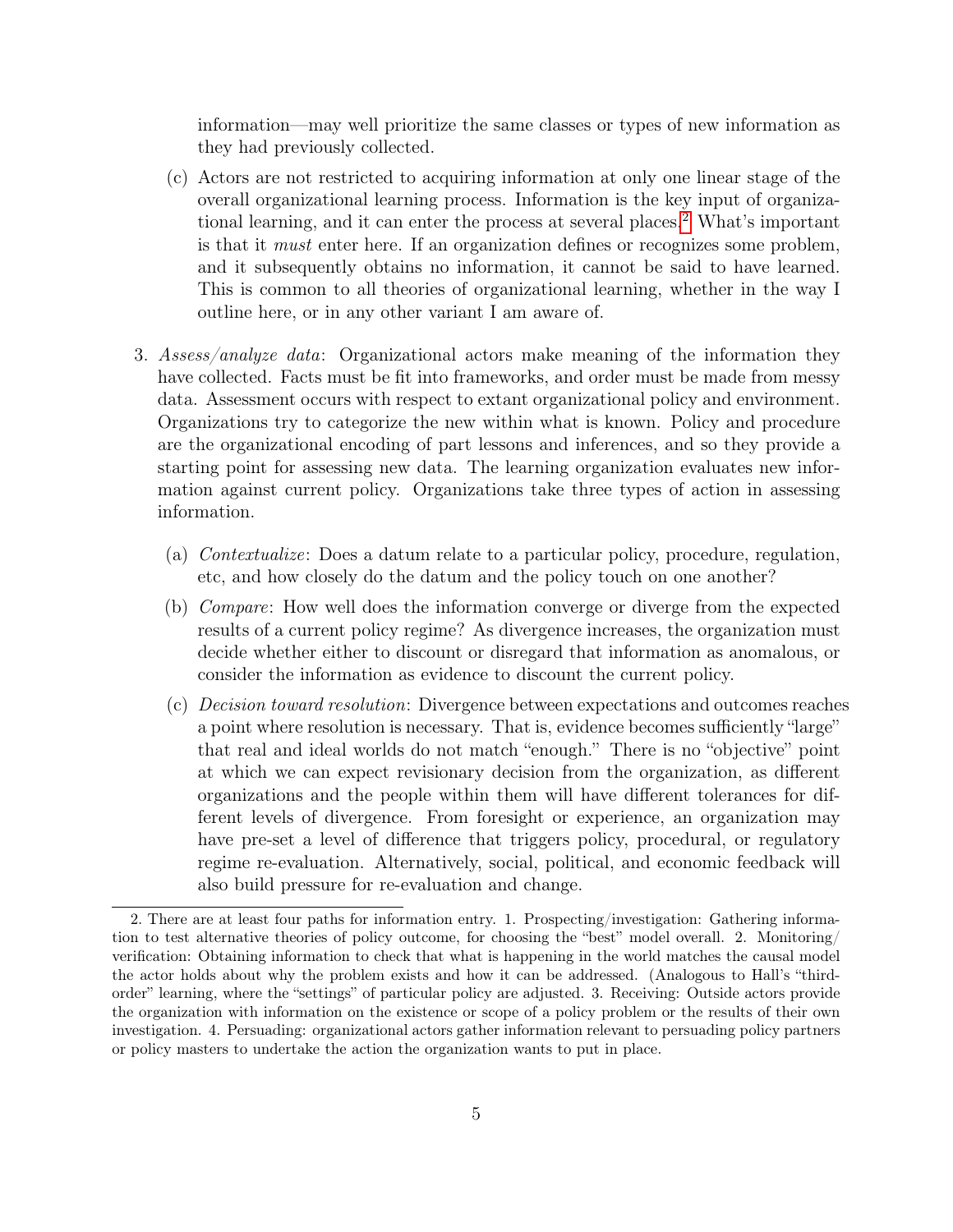This is the stage when the social actor—be it person, group, sub-organization, organization, or government—becomes convinced that policy does not work in line with its intended goals or that the procedurally encoded lessons of the past do not apply in the same way under the current circumstances.<sup>[3](#page-5-0)</sup>

4. Persuasion: Once an actor decides that a policy or procedural regime needs changing, it must persuade others to the same point of view. Under normal circumstances, I envision the persuasion step moving from the individual or small group level on up the organizational chain.

Organizations have many moving parts, and it is rare that any one part can unilaterally implement change in procedures. Even in a very hierarchical organization like the modern business corporation, the different components of the entity will exhibit varying levels of buy-in to the new goals encompassed in a policy change. As one example, the bureaucratic politics model, which tends to assume a high degree of hierarchy in the organizational structure, is an acknowledgement that where command and control are high, subordinate components have power to subvert the will of their masters when they believe some change to violate organizational identity or purposes.

The most basic info to be presented will be that which pertains to the digression between current regimes and stated or understood goals. That is, the change advocates must articulate the existence of a problem and its magnitude. Then, the changers will have to lay out information demonstrating that a proposed option (or set of options) decreases the difference between expectations and observations for the policies and procedures under examination.[4](#page-5-1)

Those advocating for procedural or policy change will have to provide subordinate, parallel, and superior groups within their organization with the information the change advocates believe can balance out two tensions in the amount of information needed to persuade. First, they must figure out what is the minimal amount of information likely to persuade other organizational units to open up new policy regime options. Second, change advocates try to figure out the maximum quantity of information that a person or organization can absorb before it reaches its computational limits.

(c) Focus on an alternative causal pathway/mechanism

<span id="page-5-0"></span><sup>3.</sup> In the latter case — where assessment indicates that the lessons of the past do not apply — there may occur another iteration of the acquire and assess steps of the learning process. The goal here would be to figure out what aspects of the past and present differ and by how much.

<span id="page-5-1"></span><sup>4.</sup> This could occur in a variety of ways. Proposed solutions to the divergence could, for example:

<sup>(</sup>a) Modify the regime's mechanics so as to make the observed outcomes more closely match the goals.

<sup>(</sup>b) Alter the goals to be more inline with what actually seems to occur. So, if the goals for a policy are quite ambitious and the outcomes seem to be more modest, the goals can be altered, tempered even, to acknowledge the presence of confound factors of whatever sort that decrease the magnitude of outcomes. The reverse, where outcomes exceed expectations, might also be true, and the process of modifying in line with divergence observed is the same functionally.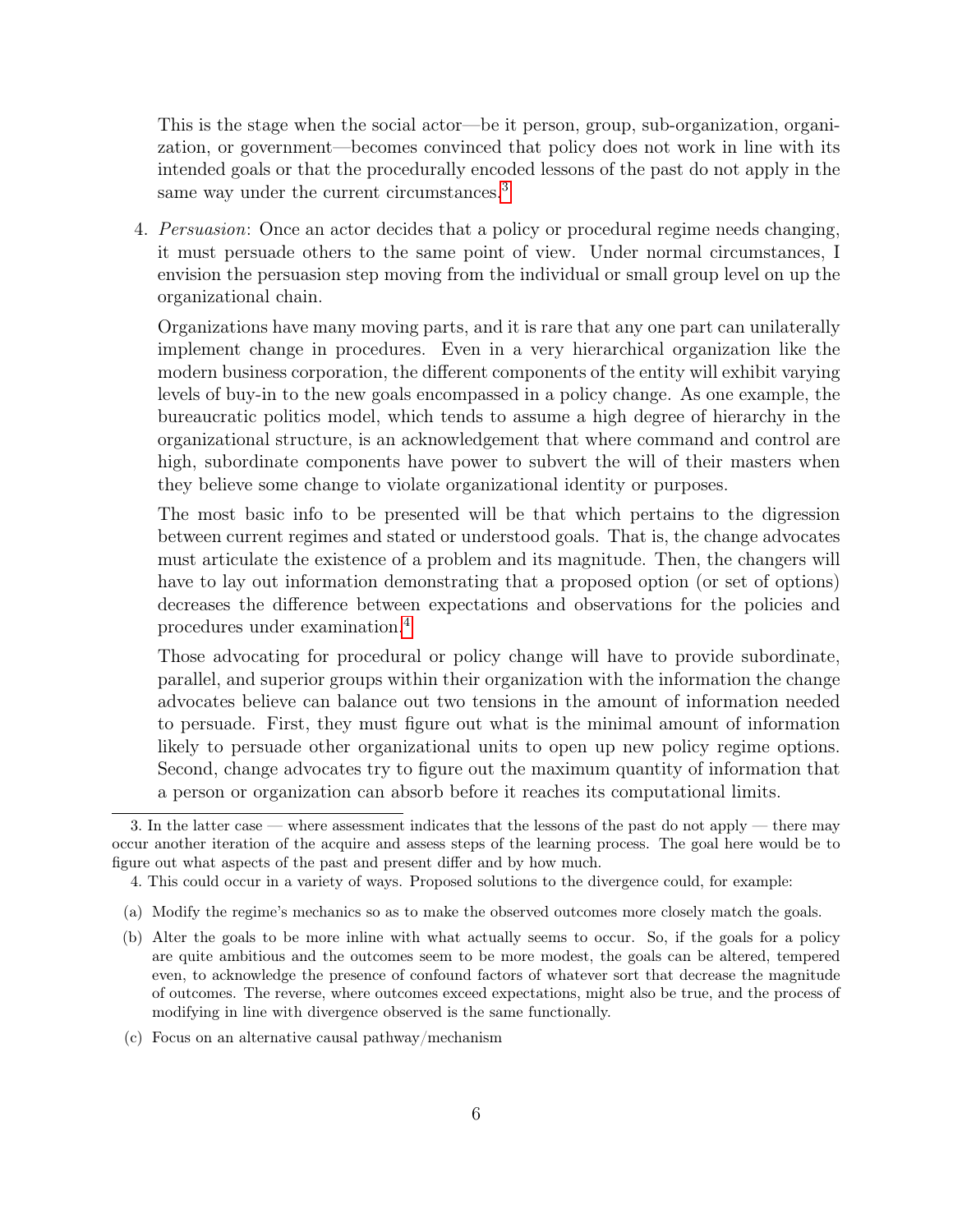To persuade people and groups that some other potential paths are viable, the informationreceiving actor needs enough of the "right" type of information to overcome potential objections to change. However, the full information set would likely be too much for the actor to process, especially as the set of information grows and the problem and solution wend their way up the organizational ladder. Of course, to persuade different audiences will also require different types of information; economists and epidemiologists judge actions and policies by different criteria.

Persuasion will almost certainly require re-iterating through the acquisition and analysis steps of the organizational learning process. The greater the scope, needs, or authority embodied in the "new" policy option, the more the process will have to repeat, to reach an appropriate level of organizational actor who can expand (and attempt to approve and implement) policy options. Individuals and groups at different levels and locations in an organization integrate the information from various analysts and pass those judgments through the organizational structure. When these judgments are applied to current state policy, they permit policy analysts to decide to what extent the degree or direction of previous policy choices needs to be changed.

Credentialing can serve as a shortcut in persuasion. Credentials are an assurance of particular expertise, and they allow the holder to speak and act, in the area of the credential at least, in an "unbiased" (or perceived to be) fashion. Beyond singular credentials, like advanced degrees or famous prizes, people who combine multiple sorts of expertise or renown, demonstrating success in both academia and politics for example, may be able to operate with greater speed and reach than those who have excelled in only one realm.

In the arena of global health, we often observe that the leaders of government agencies, advocacy groups, non-governmental or international organizations are biomedical clinicians or researchers. We have no reason to presume that physicians or virologists necessarily have better organizational management or political skills than other professional categories. What these people do is translate the language of the natural sciences into a language that decision-makers can understand, so as to inform the decisions about what to do. If those scientist-managers also turn out to have some political skills (as some do), then they can be even more effective, leveraging the expertise (especially if that as perceived as having little to no bias) into persuasion for a preferred policy position.

Strategic deployment of information, credentialing, knowing one's audience — all are tactics in a greater strategy of iteratively persuading widening circles that a policy, as currently implemented, stands in need of re-examination and possible revision.

5. Expanded Option Adoption: Persuasion may only force or encourage re-examining a particular policy. It will not necessarily lead actors to cast about for alternative action.

We cannot argue for entities to have "learned" some "lesson" (the conclusions about changes to be made in response to a divergence between expectations and outcomes) if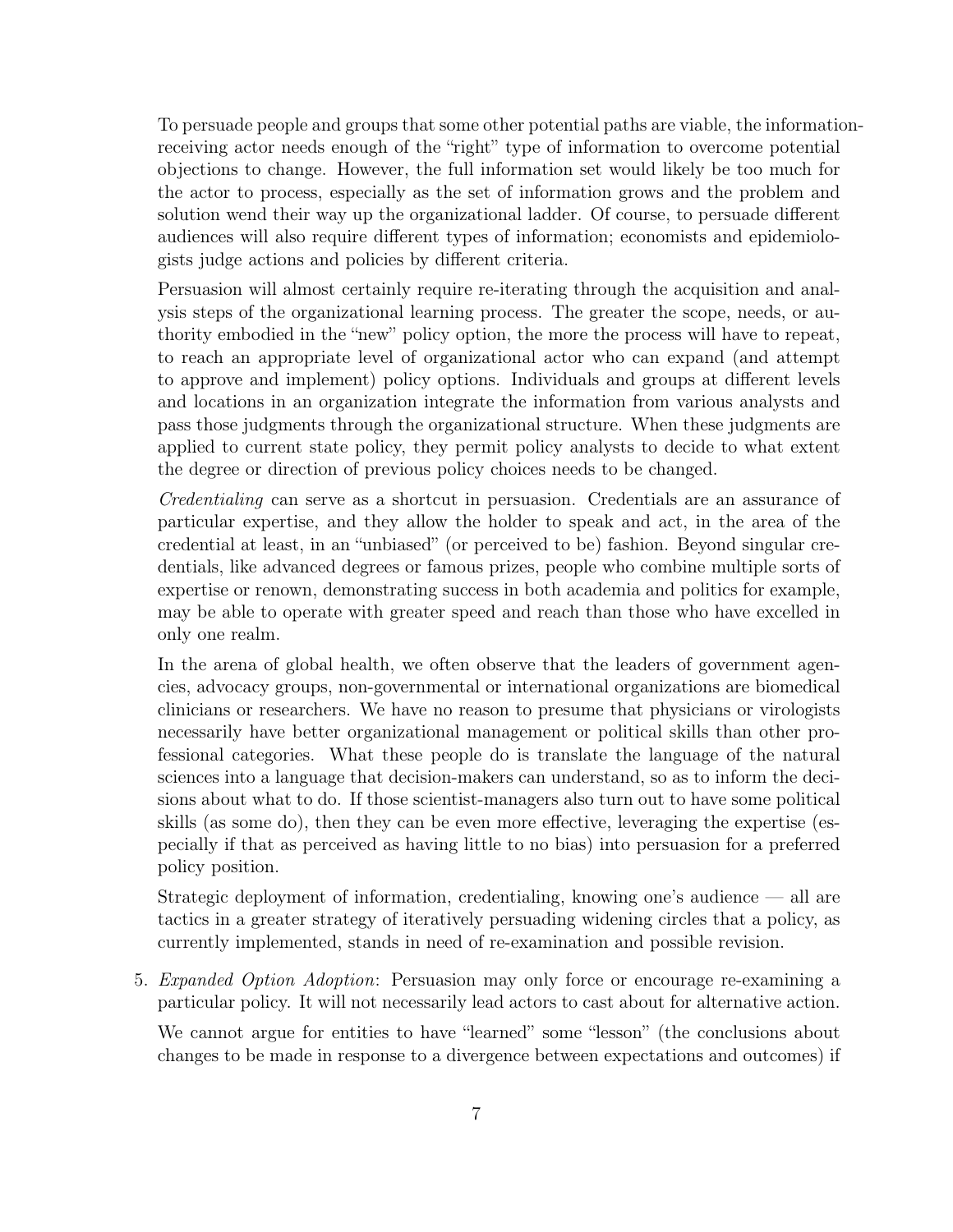they do not identify an alternative pathway. This is the critical point of the organizational learning process. Without the articulation of alternatives to the present course, an entity has only engaged "critical reflection", as it were.

Learning requires the drawing of actionable conclusions. Analysis is a necessity in a learning process — but it is not a *sufficiency* for the purpose of saying that an entity has learned. Expanded or alternative options arise in the analysis step

In some ways, option expansion may seem an adjunct of the persuasion step, because it occurs when the actor in question becomes convinced that an action is possible. When an action is possible, I take that to mean that the actor possesses the *ability* to put the action in place, freed from resource, political, legal, or other constraints that limit opportunity. That is, option expansion is achieved when, ceteris paribus, an organizational actor at some level possesses the present power to take some action. Option expansion becomes analytically distinct from persuasion (ideally) when being persuaded unites with power possessed.[5](#page-7-0)

6. Action/Inaction: Policy options are pursued in this step. We may or may not see changed behavior that the organization demonstrates, depending on whether other actors in the policy environment support or oppose the policy option proposed and choose to further or block its adoption. Per se, this step is not strictly part of the learning process, but for those who focus on inputs and outcomes rather than processes, this step has been the focus and observational locus for observing a learning process.

For some analysts, behavioral action has been the critical step, at least for empirical analysis, in organizational learning process theories. There are at least two mistakes with such a view. First, looking for a change in final outcomes misunderstands the phenomenon under examination, as an output rather than as process. Second, a focus on changed behavior biases the selection of cases for examination to observed change in policy, leaving out some cases where learning has occurred (in the sense of having expanded options) but has not resulted in changed behavior. Focus only upon behavioral changes leaves one unable to identify (a) those cases where learning occurred but the lessons were somehow prevented from implementation, (b) cases where learning did not occur at all.

With a focus on behavior change outcomes, it would sensible to think that change is the key in organizational learning. At such a stage, we can see the residue (policy/ procedure) of one type "successfully" completed process. If we focus on learning as a process of information analysis and persuasion, we would, in theory, be able to see the residues of analysis and persuasion — encoded in items like policy memos, the recollections of key participants, advocacy or recommendations provided to legislative or executive bodies — even if final policy did not change.

<span id="page-7-0"></span><sup>5.</sup> The world never turns out to be ideal. In a plural or polyarchic system, few actors possess the sort of unilateral ability to act or behave independent of other actors' checks on action.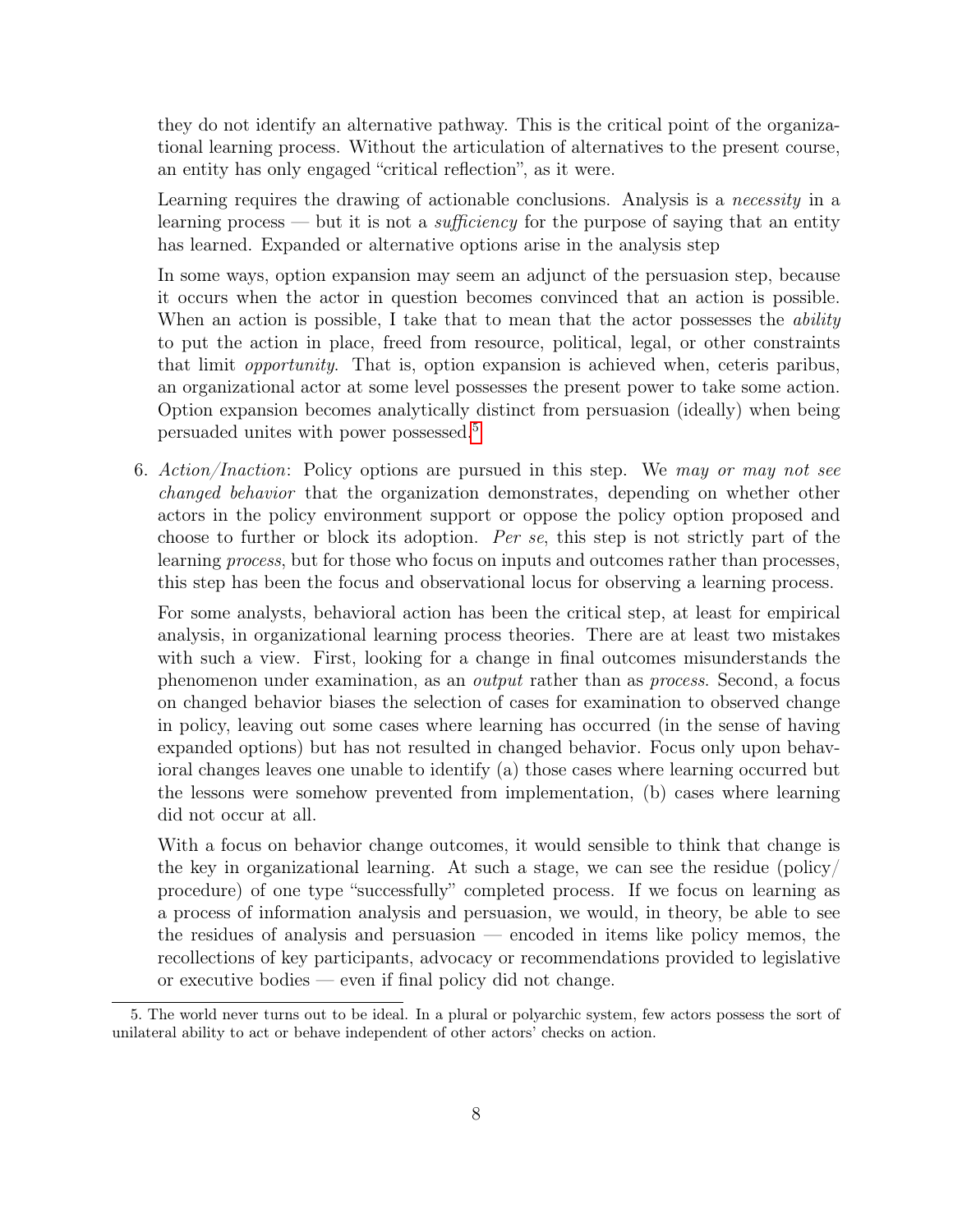If we confine learning to observations made at the end of the process, we can only observe two states: behavioral change or status quo. There are, however, three outcomes: learned conclusion and resulting policy change, learned conclusion and policy stasis (due to blockage, etc.), and no learned conclusion.

#### 2.2 Orders of learning

Peter Hall, in one of the seminal works on organizational learning (Hall [1993,](#page-25-0) 278–279) (which he calls "social learning" but which cites and dovetails with what I call "organizational learning"), argues that there are three "distinct kinds of changes in policy" that social learning processes operate upon: policy goals, policy instruments, and policy instrument settings. Within a "framework of ideas and standards", the "paradigm"<sup>[6](#page-8-0)</sup> defines the scope and space of the policy subject area (i.e., what "counts" as belonging to a particular policy realm), how to examine and evaluate the policy regime, the hierarchy of goals permissible or possible to pursue, and what particular tools or "instruments" should be used.

Hall points out that most organizational learning, and indeed most policy change, occurs at the level of "settings"; "first-order" change is marked by satisficing and by policy formulation, evaluation, and justification with reference to the immediate past. This sort of change is often what analysts think of, when they think of organizational learning, because it is relatively isolated from the pressures of politics, particularly in pluralist or polyarchic systems.

Second- and third-order change (changes to policy instuments, or to a system of policy goals) can also exhibit features of organizational learning. For second-order, instrumentbased change, the feature marks changes as driven by organizational learning are that the impetus for the change be driven by "dissatisfaction with past policy rather than in response to new\ldotsevents alone" as well as that officials (civil servants) played the central role in the process instead of politicians (283). Third-order change as a result of learning appears to have two aspects that we can look for, even if eventual policy change does not come about. First, the most important actors are politicians, media groups, and (perhaps) civil society actors, especially when engaged in political rather than technocratic advocacy. Second, "the process of policy change did not take place primarily within the confines of the state itself" (287). The dispute over and the eventual paths by which the goals of policy shifted were a "societywide affair, mediated by the press, deeply imbricated with electoral competition, and fought in the public arena" (287).

I describe this aspect of Hall's treatment—differentiating among orders of change—because I want to argue that the learning model I am offering is commensurate with these degrees of policy changes. My model accords easily with Hall's "first-order" version of learning. Secondand third-order change are harder to grasp, especially since Hall's learning is stipulated post behavioral change. This is not to say that Hall's understanding of organizational learning is incompatible with mine, but rather that he sought to explain the causes of observed change, and how ideas (as opposed to or different from institutions and interests) underlay transformations in policy both small and large.

<span id="page-8-0"></span><sup>6.</sup> Hall is quite explicit in acknowledging his analogical debt to (Kuhn [1970\)](#page-26-4).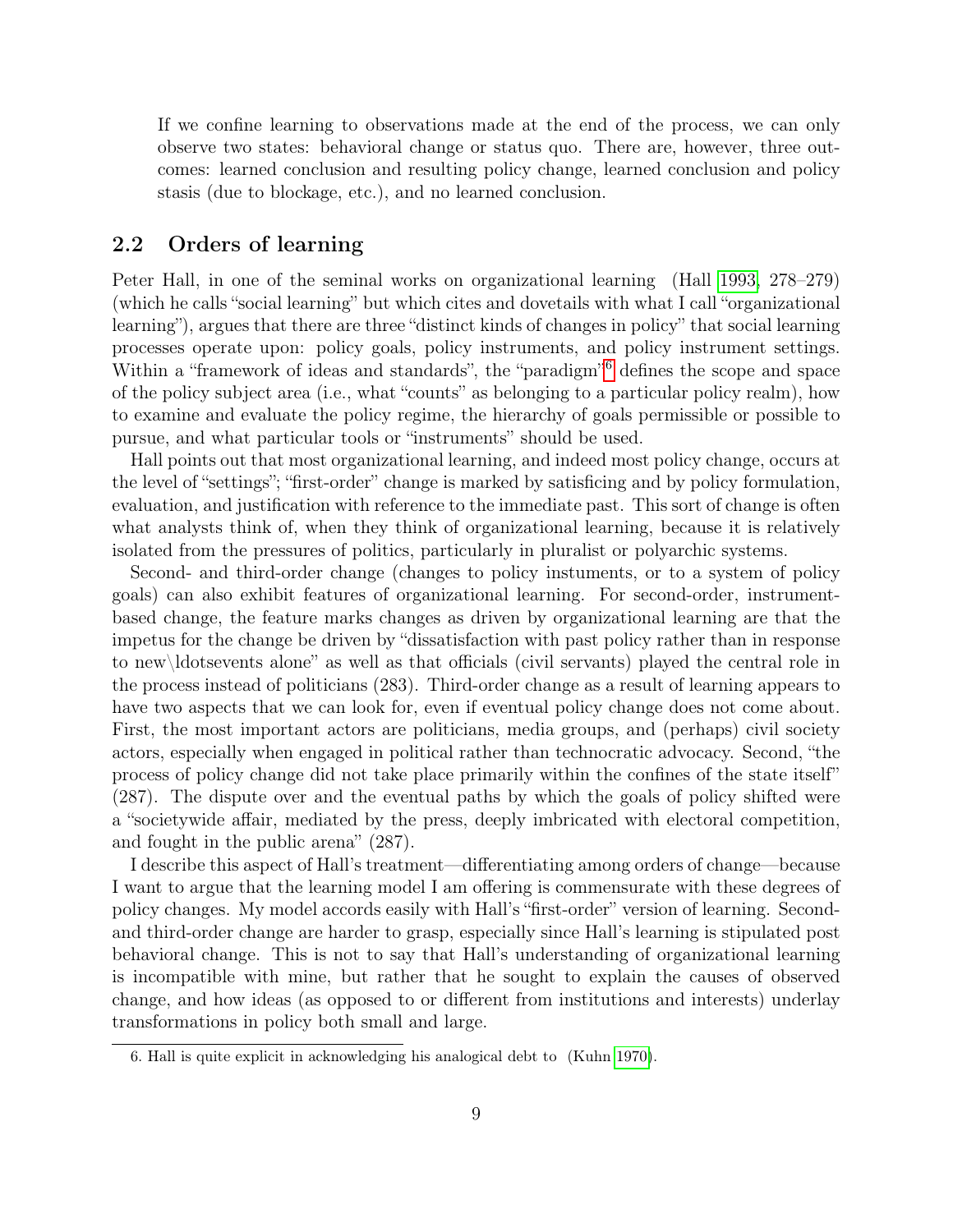Just as Hall describes orders of change, I would assert that there are orders of learning. Organizational actors can learn and develop expanded policy options for settings, instruments, and goals of policy, even if those options do not result in linked change. The greater the order of learning, the more that the process described above will have to re-iterate through its steps, in particular the acquire, analyze, and persuade steps. Greater orders of learning will require greater swaths of organizational buy-in to the prospect of increased policy options, and that will require more cycling through the steps of the process.

### 3 Mexican HIV epidemic overview

I examine my theory of learning by considering the situation of Mexico and its HIV policy regimes, from the rise of its epidemic in the early to mid–1980s to the first decade of the 21st century. I focus my analysis primarily upon the actions of governmental or bureaucratic actors, tracing causes and consequences of policy decisions, with particular emphasis on critical or significant events and decisions. Although  $NGOs/CSOs<sup>7</sup>$  $NGOs/CSOs<sup>7</sup>$  $NGOs/CSOs<sup>7</sup>$  played important roles in the furtherance of AIDS policy programs, especially with regard to the (post–1996, triplecocktail) treatment regimes, I only address them as they interact with the government's HIV apparatus. As regards  $IOS<sup>8</sup>$  $IOS<sup>8</sup>$  $IOS<sup>8</sup>$  or state-to-state topical intercourse, on the other hand, I pay somewhat more attention to these, both because they are subjects of explanation in my theory, as well as phenomena of interest in International Relations more generally.

There are several good reasons for the seemingly counter-intuitive cases of health policy learning found in Mexico. First, it is outside the region of sub-Saharan Africa. HIV is so often thought to be equivalent to "Africa" (never mind that such a term that covers 40-odd countries with vastly different resources bases, economic and political systems, and ecological geographies) that we forget that one-third of the world's HIV/AIDS cases are found outside sub-Saharan Africa. The HIV epidemic in sub-Saharan Africa may be sufficiently different from those that are found in other parts of the world (Pisani [2008,](#page-26-5) Ch. 3) that an analysis restricted to sub-Saharan Africa may have lesser explanatory power and portability than one that also examines other parts of the world.

Second, as well as being the second largest country in the region, Mexico has the secondhighest burden of HIV-positive persons in the region. Brazil, the Latin American country with the highest burden, has received much attention and analysis of its HIV epidemic and the resulting state, civil society, and international response. As of 2013, according to UNAIDS statistics, Mexico had about one-quarter of the number of HIV-positive people that Brazil has, with about 55 percent of Brazil's population; Brazil's overall prevalence is 0.5 to 0.6 percent, and Mexico's is 0.2 to 0.3. Mexico's epidemic resembles that of Brazil (and the United States) in that the primary populations infected are men who have sex with men and their partners, as well as male and female commercial sex workers.

In this article, the "shadow" comparison for Mexico will be the United States. Although this may seem counterintuitive, it makes sense for several reasons. By all rights, the U.S.

<span id="page-9-0"></span><sup>7.</sup> Non-Governmental Organizations, Civil Society Organizations

<span id="page-9-1"></span><sup>8.</sup> International Organizations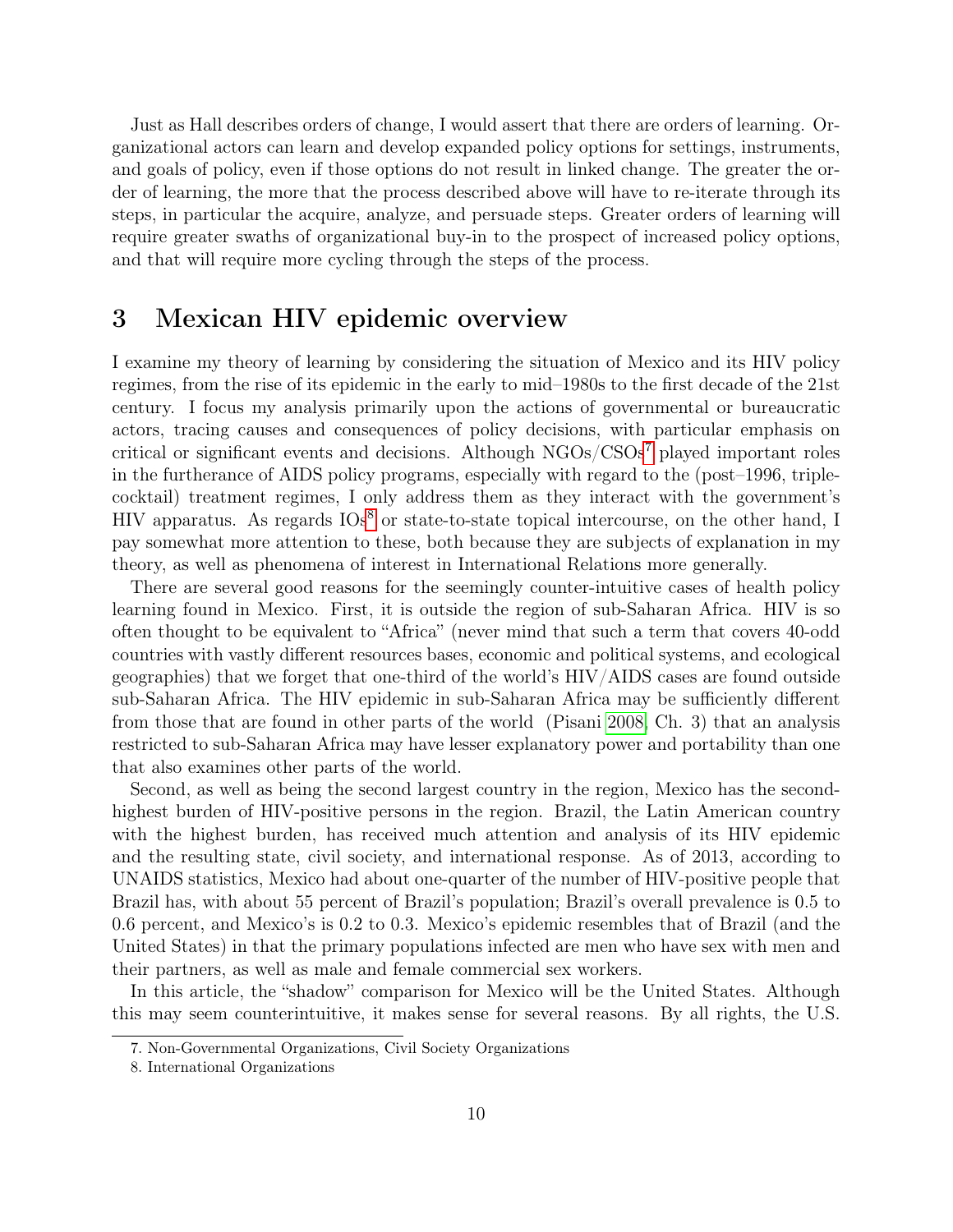should better manage its response to HIV/AIDS as compared to Mexico. The U.S. is richer, has a greater scientific and technological apparatus, is more democratic, has more extensive modes of communication, and generally outperforms Mexico on those factors thought in the international HIV/AIDS "industry" to make the greatest difference in anti-HIV performance and outcomes. This is not what occurs. Depending upon the area of evaluation, Mexico and the United States either perform about equally well in their domestic responses to the epidemic or Mexico outperforms the United States. This is unexpected and thus bears explaining.

Even the demographic shapes of the epidemic itself in the two countries are more similar to each other than to other countries or regions in the Western Hemisphere. Generally half or more of all HIV+ people in each country fall into the MSM<sup>[9](#page-10-0)</sup> category, with the high-risk heterosexual epidemics as the second highest component of the overall total in each.

If you believe the official figure—and many experts don't—only 0.3% of the adults in Mexico are infected with HIV. That's half the U.S. prevalence. "It's very difficult to say what's happening in Mexico," says [Luis] Soto-Ramírez, who runs an HIV/AIDS lab and clinic at the National Institute of Nutrition [and Medical Sciences] in Mexico City. "The numbers say very different things from what I think." From his vantage point, the prevalence must be higher  $-$  and increasing. "I'm seeing many more women and many more rural cases," he says (Cohen [2006a,](#page-25-4) 478).

Even if the official statistics deserve some skepticism, Mexico remains quite comparable to the U.S. in the contours of its epidemic. Most of the criticisms that can be leveled at Mexico's assessment of population and sub-population statistics may be similarly applied to the United States. The methods and models are largely the same. This is not to say that each country undercounts its  $H\ddot{I}V+$  population by the same factor, only that there are similar problems present in each disease control and statistical system. Figures for the recent state of the Mexican epidemic may be found in Table [2008 Descriptive Statistics on HIV/AIDS in Mexico].

| Indicator                                | 2008    | 2012    | 2013    |
|------------------------------------------|---------|---------|---------|
| HIV Prevalence, percent                  | 0.3     | 0.24    | 0.24    |
| Registered new HIV diagnoses             | 2,415   | 5,712   | 5,804   |
| Total registered HIV diagnoses           | 26,200  | 44,501  | 48,216  |
| Estimated total people living with HIV   | 198,000 | 179,478 | 174,303 |
| New registered cases of AIDS             | 3,574   | 5,191   | 5,548   |
| Total reported cases of AIDS, since 1983 | 124,505 | 161,742 | 167,933 |
| AIDS deaths                              | 5,093   | 4,737   | 4,974   |
| Source: CENSIDA                          |         |         |         |

[2008 Descriptive Statistics on HIV/AIDS in Mexico][]

<span id="page-10-0"></span><sup>9.</sup> Men who have Sex with Men, Males who have Sex with Males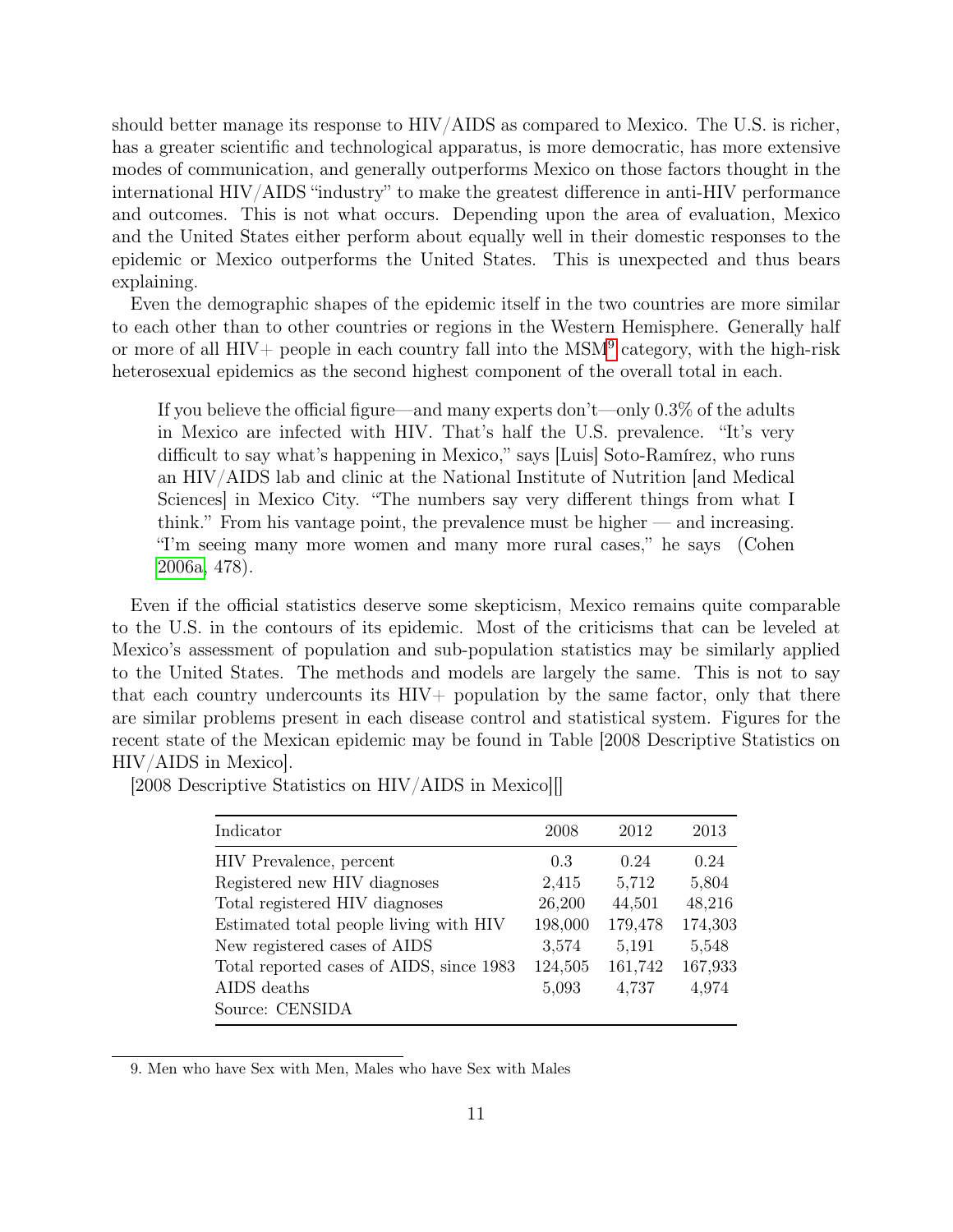#### 3.1 Sources

I collected data from a variety of sources. I conducted in-person and telephone interviews with approximately 15 senior members (past and present) of the Mexican Health Secretariat, NGO and CSO representatives, and health policy researchers and analysts, in Mexico City during August 2008, as well as some followup discussion in late 2009. I gathered primary documents, official government publications, publicity and educational materials, and academic articles relating to the progress of Mexican AIDS policy over the past 25 years. Furthermore, I drew on published materials describing and quoting interview research on the development of HIV policy, as a supplement to my own interviews. Most of these materials are in Spanish and have not been translated or previously available in English, and they have been largely unused in American research (in social or natural sciences) on HIV/AIDS and policy, with respect to Mexico or otherwise.

### 4 Forms of response in the Mexican epidemic(s)

Mexico's experience with the HIV/AIDS epidemic began in 1983. In that year, just two years after the first cases of what the world would soon come to call "AIDS" were detected in 5 men in Los Angeles (Centers for Disease Control (CDC) [1981\)](#page-25-5), Mexican health authorities detected their first cases of the disease. in 1983, the underlying cause of AIDS was still unknown, public health authorities around the world were searching for a viral cause. in the absence of a direct or indirect test for the causal agent, physicians diagnosed the disease by the complex of opportunistic diseases that presented in a patient, most prominently including Pneumocystis pneumonia, Kaposi's sarcoma (a rare viral skin cancer), and cytomegalovirus. By 1985, the number of cases of AIDS had grown sufficiently large that Mexican health authorities began to track the epidemic on a national level (Magis Rodríguez and Parrini Roses [2003\)](#page-26-6).

In this section of the paper, I consider several ways in which a learning process occurred and (eventually) manifested. In particular, I examine how learning can occur and make itself evident through organizational structures, with respect to both structural innovation and evolution; how particular personnel can be key to the furtherance of a learning process; and some dynamics of the key resource of learning, information.

#### 4.1 Ad hoc responses

As in the rest of the world, the first official responses to the growing disease were relatively ad hoc and catch-as-catch-can. For the first four years of which we were aware of HIV, the number of infections increased more quickly than information on how the disease spread, which groups of people were most affected, and the social and medical etiology of the disease.

In many parts of the world, the first and initially most affected group were MSMs. In Mexico, the disease took hold among upper and middle class MSMs, transmitted by men who had studied or worked in the United States or Europe in the mid to late 1970s, participated in gay life there, and acquired the virus through sexual contact.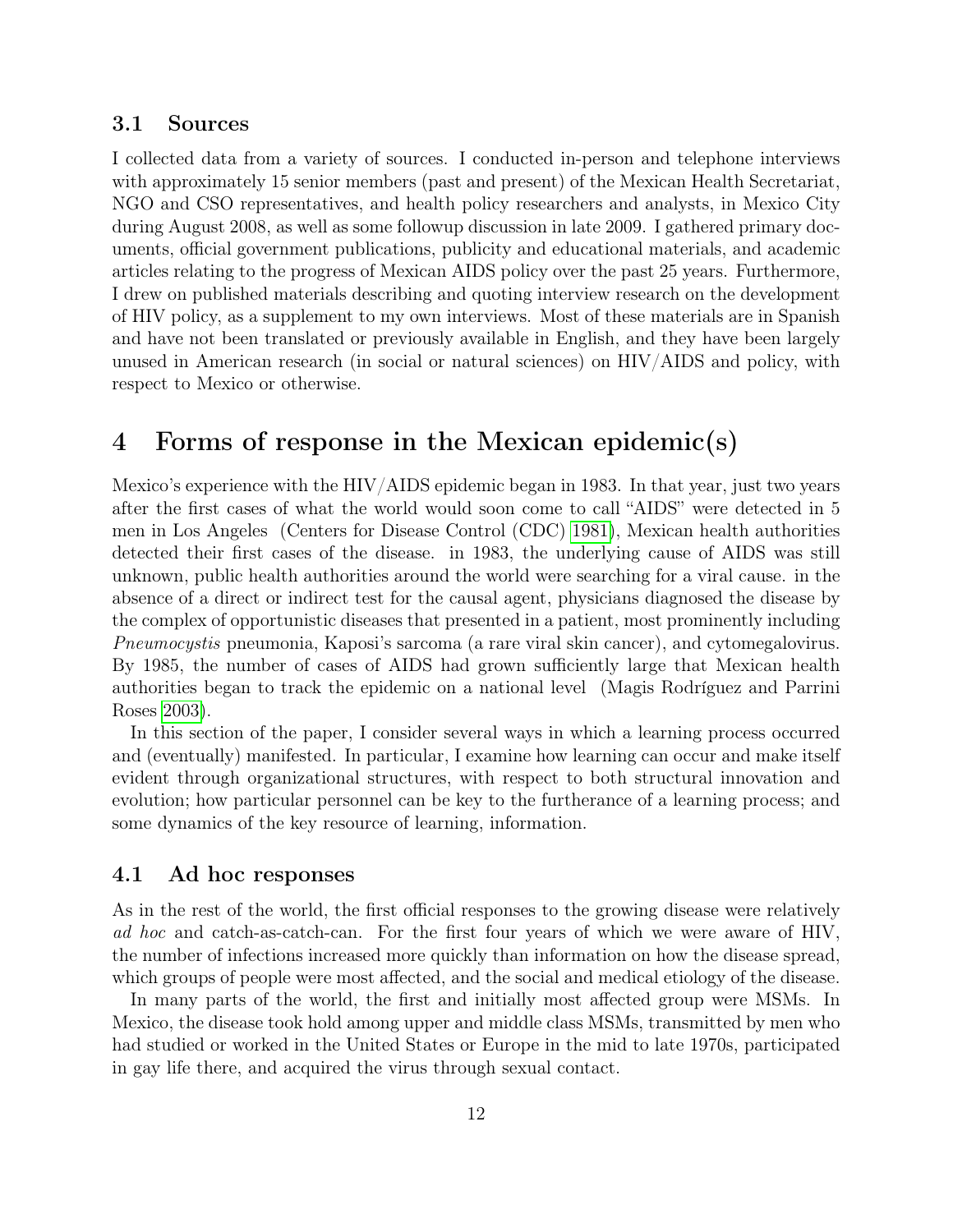At first, then, the focus of monitoring and (slight) outreach was on the homosexual/gay/ MSM population. In 1985, when national tracking started, the number of diagnosed AIDS cases was still low enough (367 diagnosed cases) (CENSIDA [2000–2008\)](#page-25-6) that any official efforts were basic. Mostly, public or private doctors treated AIDS cases in their practices, epidemiologists tracked the expansion of the disease, and  $-$  in the very underground gay world of mid-'80s Mexico — both sets of medical professionals provided basic information about increasing the safety of sexual activities. In its early stages, the Mexican epidemic virtually mirrored that of the U.S. The official response was also quite similar, focusing primarily upon public health and epidemiological research. (The US government and academic institutions also conducted much basic scientific research, owing to the US's extensive and singular capacity in this category.)

#### 4.2 Organizational innovation

In 1985 and 1986, the Mexican HIV epidemic took a turn not seen in the U.S.: a contaminated blood supply that infected both donors and recipients. Although the AIDS epidemic in the US did infect people via contaminated blood products received, this subset was never a very substantial proportion of the total. Blood donors in the U.S. never received HIV as a result of donation alone. Mexico, however, underwent a major series of scandals and difficulties regarding its blood supply, and the focus of public attention and official efforts on AIDS quickly shifted to cleaning up the blood supply, most critically through the prohibition of commercialized blood products (Magis Rodríguez and Parrini Roses [2003\)](#page-26-6). In 1985, the first year that a test for HIV was available,  $^{10}$  $^{10}$  $^{10}$  the first clusters of cases that could not be traced back to MSMs began to appear. At this time, significant numbers of women and, to a somewhat lesser extent, children (who had been infected in vitro) tested positive for HIV (interview with senior researcher on HIV, August 2008) .

"With the exception of patients with hemophilia, transfusion-transmitted HIV in developing countries primarily affects women—specifically women who receive blood for obstetric reasons" (Rio and Sepúlveda [2002\)](#page-26-7). Once these women have received infected blood, they can then pass the virus onto their children in vitro or via breast milk. Thus, approximately 70 percent of the women who were infected in Mexico between approximately 1981 and 1987 came from blood transfusion infections (interview with senior researcher on HIV, August 2008). (The balance of HIV+ women were commercial sex workers and people involved in high-risk heterosexual relationships.)

At this point in time the Mexican government began to step up its response to the outbreak of AIDS, moving from ad hoc responses to more coordinated official policies. In part, the sheer magnitude of the blood epidemic drove the official response: "In only 4 years (1984–1988) blood and blood products transfusion associated AIDS in Mexico went from being unheard of to comprising over 10 percent of all cases" (1446, emphasis added).

<span id="page-12-0"></span>More than the dramatic increase in cases, the means of infection drove official reaction:

<sup>10.</sup> The tests available in 1985 allowed for the testing of antibodies to HIV, allowing diagnosis of infection even before the signs of AIDS had manifested.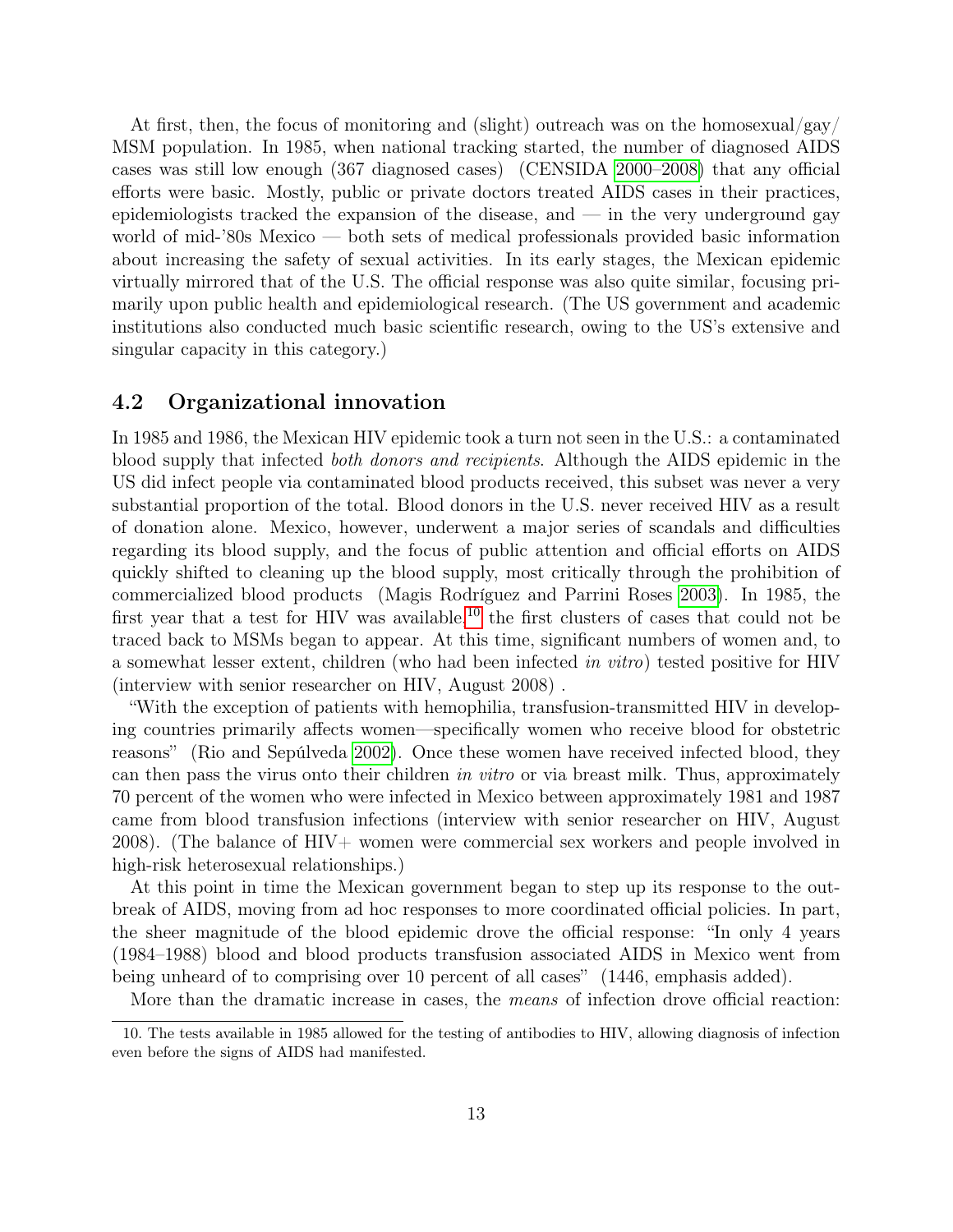people who gave blood were getting HIV. The essential problem of this blood-products epi-demic lay in the means by which the Mexican blood industry<sup>[11](#page-13-0)</sup> went about its business. In the 1980s, Mexico had no centrally coordinated system of blood "procurement" (neither did the U.S.). In each case, this facilitated the spread of the virus. Although some regulatory structures did exist, there were multiple blood and plasma collection and distribution enterprises. Many operated on a for-profit basis, and this could and did lead to conflicts between the safety of the blood supply and profit maximization. By 1986, epidemiological study indicated that not only blood product recipients were in danger (as in the U.S. and other countries) but blood donors were also at risk. Subsequent research indicated that blood and plasma centers re-used their collection equipment (like plasmapheresis supplies, needles and syringes, which allowed the injection of small amounts of infected plasma or blood) and spread HIV "to previously healthy donors" (1446–1447); (Sepúlveda-Amor et al. [1995,](#page-27-0) see also) $[]$ <sup>[12](#page-13-1)</sup>

It was at this time and for this reason that the Mexican government established its first national-level coordinated response to the epidemic.

Compared to the speed of responses in other parts of the Americas, the Mexican response was neither particularly rapid nor slow. In late 1987, Mexico's highest health official, Health Secretary Guillermo Soberón, had characterized AIDS as a "problem of the highest national priority" (Soberón [1988,](#page-27-1) 505). In the United States, officials of the Health and Human Services Department had also addressed the epidemic publicly and early. HHS Secretary Margaret Heckler (1983–85) said she wanted to "create the priority of AIDS as the number one issue at the Department of Health and Human Services", but the Reagan White House was most interested in "fiscal restraint." Ultimately, she never had a discussion with Reagan himself about AIDS and its spread, and Reagan wouldn't give a speech on the topic until May 1987 (Heckler [2006\)](#page-25-7).

From 1929 until 2000, Mexico was a one-party state under the PRI,<sup>[13](#page-13-2)</sup> and the messages of state ministers were strictly controlled by the party and government. Soberón thus could not have made such a statement without the support of the president and administration. This support, in particular, was attributed by many involved in the policy process in those years to the fact that Soberón was both a political decision-maker and a scientific researcher, and he could thus translate his clinical, scientific knowledge into the type of arguments that would

<span id="page-13-0"></span><sup>11.</sup> Until HIV/AIDS hit in most countries of the world, the donation, transport, and transfusion system for blood and blood products was a largely commercial affair. Although supervised by governments, it existed in large part as a for-profit enterprise. As we shall see, this brought it into direct conflict with the need to provide safe and "clean" products. "In many countries, infection of the blood supply is chiefly an economic phenomenon. For example, prior to 1987, selling one's blood or plasma was such an attractive source of income. . . that commercial blood and and plasma donors. . . formed a significant percentage of total blood supplies" (Rio and Sepúlveda [2002,](#page-26-7) 1446).

<span id="page-13-1"></span><sup>12.</sup> About 70 percent of the women infected in those years came from blood transfusion infections. Resultantly, there was a law passed in 1986, prohibiting the sale of blood (this was before the US took similar measures) and requiring an HIV antibody test on blood. By 1992, blood transfusion cases dropped off rapidly (given HIV's 7 to 9 year incubation period before manifesting as AIDS, this is ). In those years years, the F:M ratio was 25:1 (thus, MSM transmission became more prominent\citealt{hernandez-tepichin2008a}.

<span id="page-13-2"></span><sup>13.</sup> Partido Revoluciónario Instituciónal (Institutional Revolutionary Party)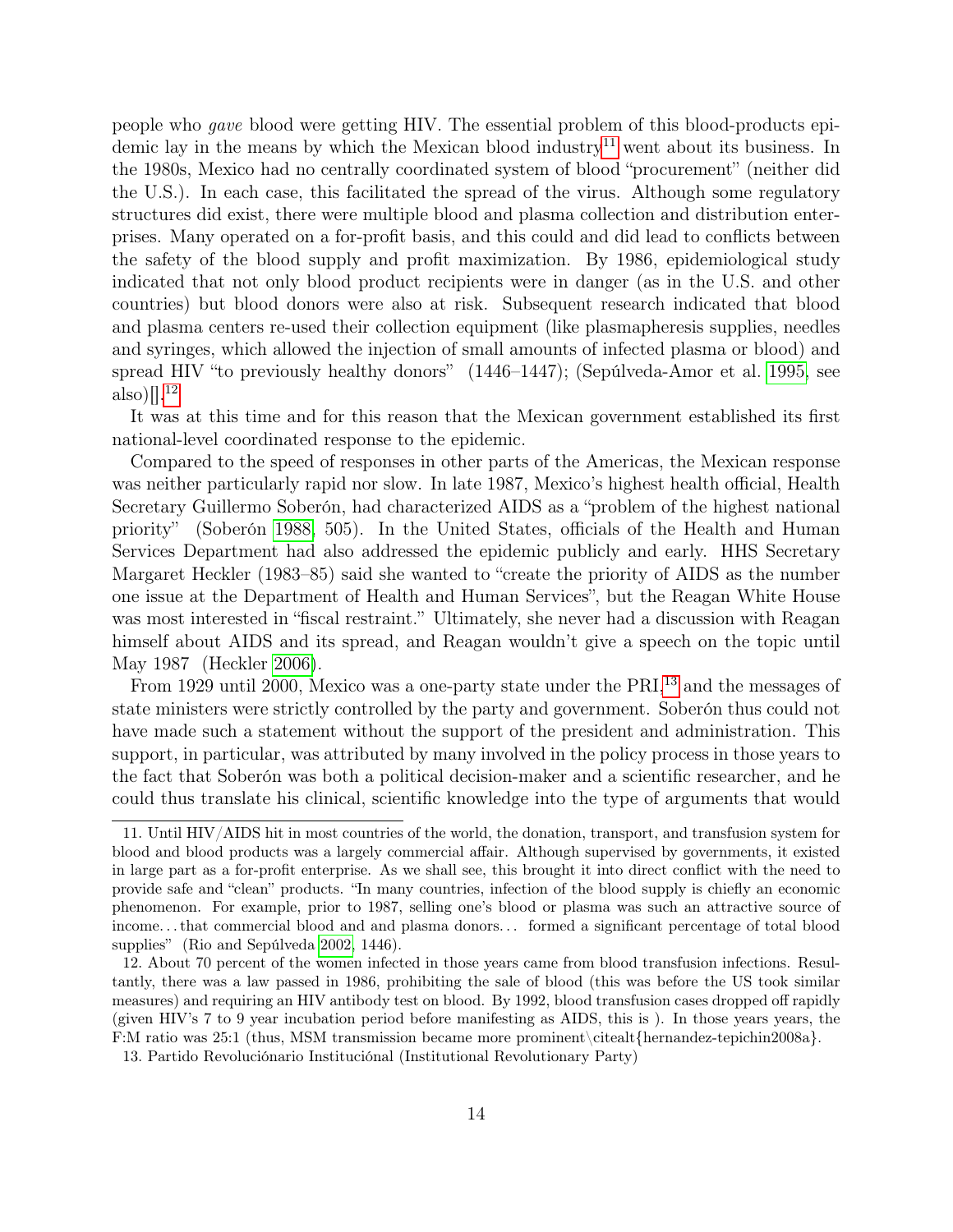persuade fellow politicians (Magis Rodríguez [2000\)](#page-26-8). More specifically, in the mid-'80s, there is a process of organizational learning at work to change the policy of the state. In interview and historical research, (Magis Rodríguez [2000\)](#page-26-8) documented the pathway by which policy change was effected. As one informant explained, the director-general of epidemiology, Jaime Sepúlveda, first became convinced of the import and immediacy of the epidemic, owing to his epidemiological training and his witness to the initial rise of the epidemic. Sepúlveda worked to convince the Health Minister, Soberón. Another interview informant indicated that this process was furthered by Soberón's own research background, as this allowed him to understand the technical aspects of the scientific arguments that Sepúlveda made. Lacking such a background, the health minister would have been just another politician with whom the heads of the various departments of the Health Ministry would have had to lobby (and probably unsuccessfully, according to Magis-Rodriguez's informant).

"I believe that if Soberón would not have gone to that meeting (referring to [a] meeting of [various national] health ministers on AIDS in London, 1986) or would have been [just] a politician that had been put there  $[-]$  nothing in the Ministry of Health[,] no mat- ter how much the director general of Epidemiology or of IMSS [the state medical system for salaried workers] or of Nutrition [one of the primary biomedical research institute] was saying, hey, some- thing has to be done, these people would not have had sufficient support to achieve a change" (interview quotation from (n.p.). To attach responsibility for policy change to one person, however, would be a partial understanding of the dynamics of the policy environment and information movement and use.

Within Mexico, information existed and entered the policy system from a variety of conduits in the health system. The monitoring activities of several components of the health policy structure—the state insurance scheme, the epidemiological monitoring and investigation service, and the nutrition department (which fulfills a variety of medical and clinical research functions, not exclusively confined to a narrow definition of nutrition)—all provided information about the increase of AIDS in Mexico.

In 1986, Mexican officials established the National Committee for the Prevention and Control of HIV/AIDS. The National Committee existed at first for the exchange of information among experts from the Department of Epidemiology and from medical doctors and researchers with experience in AIDS: it had "\ldotsthe objective of evaluating the national situation concerning AIDS and HIV infection, as well as establishing criteria for the diagnosis, treatment, prevention, and control of the epidemic, and also to coordinate the implementation and evaluation of norms, rules, and appropriate control activities" (Magis Rodríguez [2000\)](#page-26-8). The National Committee was originally designed to serve as the hub of a network of entities engaged in the fight against HIV/AIDS—it did not generally implement programs but rather provided a coordination mechanism for other entities and their programs.

International institutional mechanisms also contributed to the total reservoir of information, by both contextualizing the Mexican epidemic alongside others and sharing strategies for addressing it. The collective lessons and knowledge promulgated across countries in the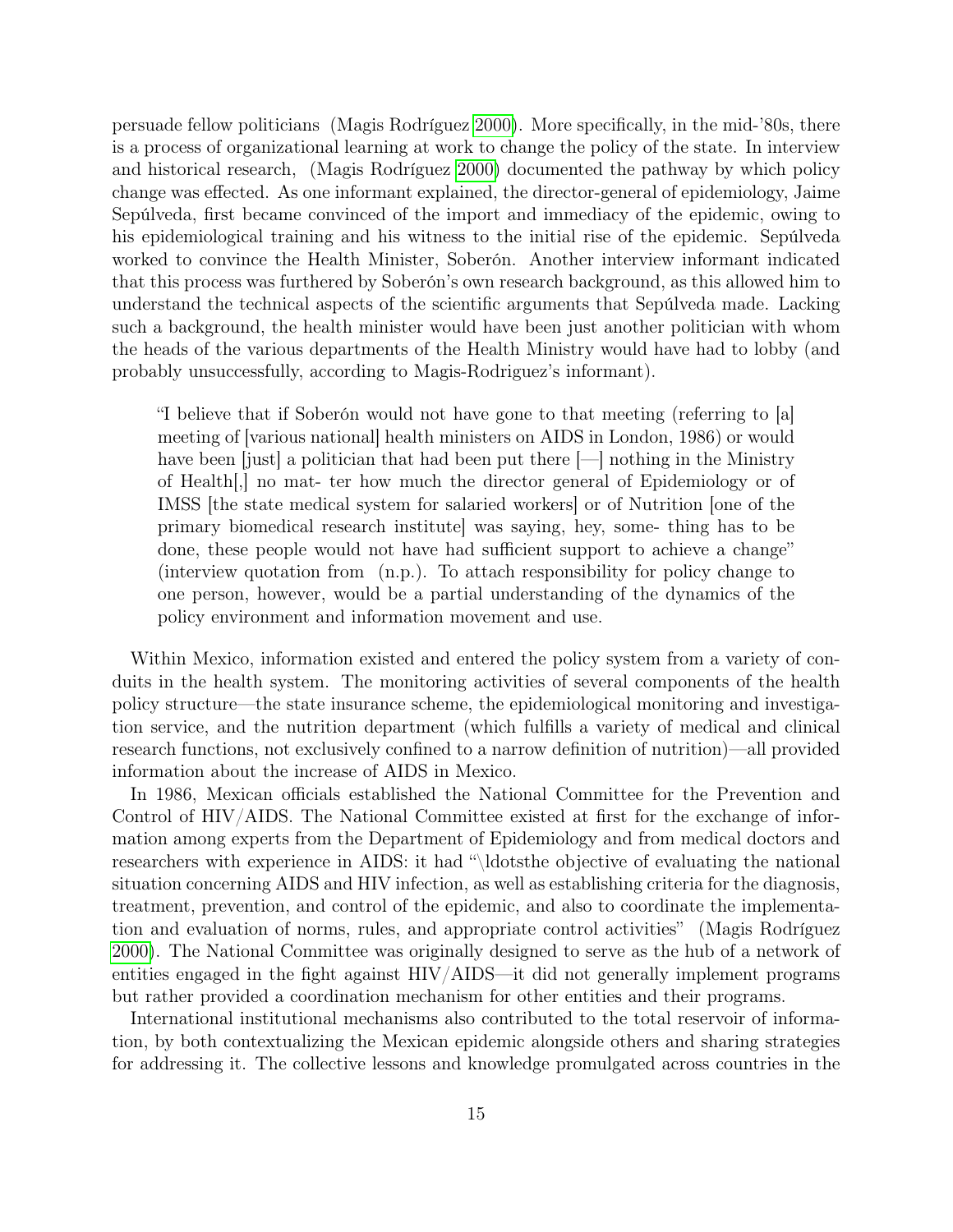London ministers' meeting, for example, heightened and highlighted both the scale of the challenge but also the sense that something could be done with respect to the problem of AIDS. As fortune would have it, a key gatekeeping decision-maker (Soberón) integrated the roles of both researcher and politician, allowing persuasion from below on scientific and technical grounds, while permitting him to persuade above with politically relevant presentation. Nothing was foreordained about the outcome. Once Soberón came to the conclusion that the blood supply had a problem beyond that faced in other countries or situations, i.e., that blood donations posed a risk, engagement with the policy process and other political actors still lay ahead.

One of the first policy decisions to come out of the National Committee arrangement, in May 1986, was a requirement that all blood and plasma centers must test donor blood for HIV. This policy change came about in the attempt to gain some state of information on the extent of the epidemic. Until this point, based upon what health officials knew about the profile of the typical paid donor (an un(der)employed young man from a rural area who had migrated to the shanty towns of the major urbanizations and had no previous risk factors for HIV), they suspected that compensated donation posed a special risk. The previous year (1985), a voluntary testing policy—in essence, a recommendation with no enforcement provision—had been put in place, with little practical effect. Once the new mandatory testing policy started, the specific danger of paid donors came into clear focus: prevalence among those in the paid group was more than ten times as high as among unpaid donors.

In 1987, because of the research and policy persuasion work done in the National Committee, a second mandatory blood policy was instituted: the commercial blood industry was shut down entirely, and Mexico moved to an entirely voluntary blood donation system, with blood screened by a national, state-approved network of laboratories (Rio and Sepúlveda [2002\)](#page-26-7). By the most important rubric of all—new HIV infections from blood donations and transfusions—this policy brought the problem under control.

We can see the effect brought about by the change in policy in Figure  $\parallel$  (which reproduces evidence from (Rio and Sepúlveda [2002\)](#page-26-7)). In 1986, the ratio of male-to-female  $HIV+$  people was 26:1, which is expected in and largely indicative of an epidemic primarily affecting MSM. By 1992, that ratio was down to 5:1, remained stable until 1999, and then began to climb once again (1446). Such change signifies a transition to an epidemic dominated by non-MSM transmission (either blood-borne transmission or heterosexual sexual contact) and then back to a primarily male-dominated epidemic.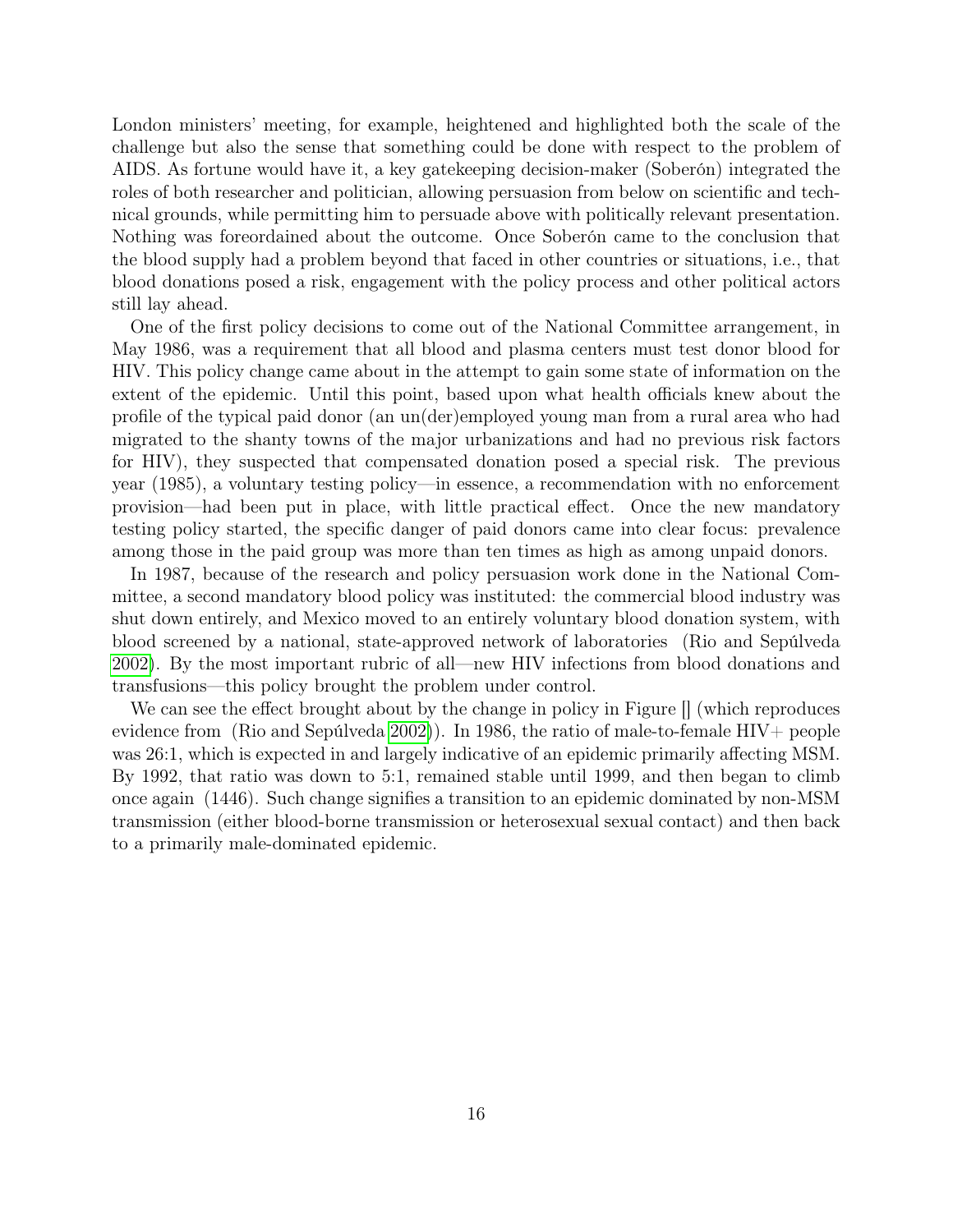

Fig. 2. AIDS cases associated with blood transfusion in Mexico (through July 2000, by date of diagnosis.



Fig. 3. HIV prevalence among blood donors, Mexico 1986–2000. From the National HIV Laboratory Network. "The effect of blood policy interventions. From del Rio and Sepúlveda (2002)."

#### 8 Organizational evolution great directly observational evolutions are the 4.3 Organizational evolution, great and small

For Mexican policy-makers, the commercial blood donor epidemic served as the catalyst for coordinated and planned public policy and action with respect to the growing  $HIV/ALDS$ tion of time of the plasma colorer that the problem pidenne. Once it became creater that the problem  $T_{\text{H}}$  is prevention of HIV  $\text{H}_{\text{H}}$  in  $\text{H}_{\text{H}}$ epidemic. Once it became clearer that the problems of the blood donor population were on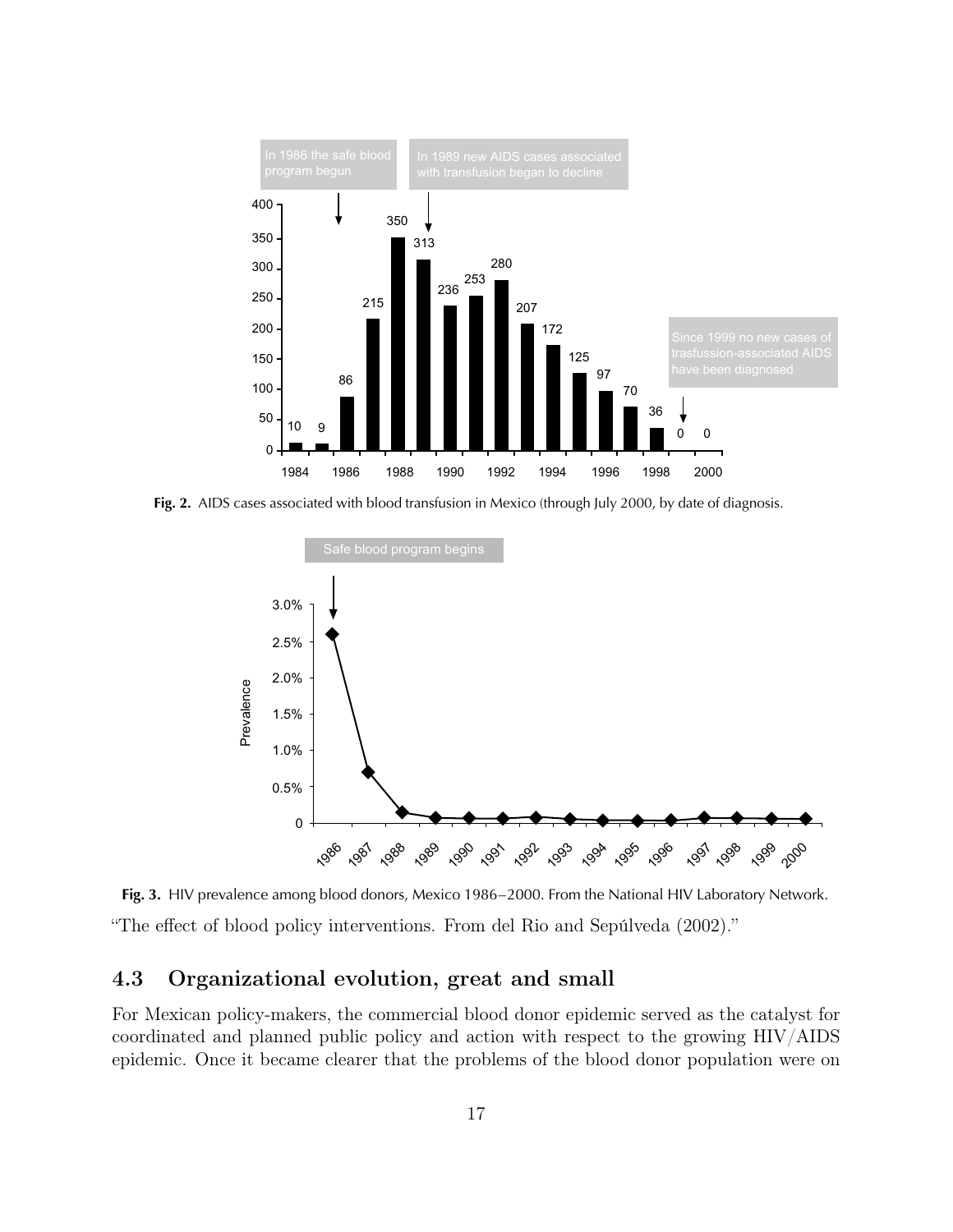their way toward being under control, attention turned toward taking steps to better manage the various streams of knowledge and connect the dissimilar constituencies.

Even with the successful intervention on blood policy, it had become apparent that a simple working group of biomedical experts was insufficient for the future management of the disease's spread and developing appropriate responses to the epidemic. (Engel [2006\)](#page-25-8) points out that by 1988, public health authorities the world over had concluded that the organizational and bureaucratic measures that had worked in the past would not work or apply in the case of this epidemic. Mexico's realization was occurring in tandem with similar ones in many other countries. Talking fora for interdisciplinary collaboration did not provide the sort of repeated interactions that this disease seemed to demand if it were to be defeated.

In 1988, the Mexican Ministry of Health transformed the National Committee through formal institutionalization, creating the National Council for the Prevention and Control of AIDS (Consejo Nacional para la Prevencion y Control de SIDA)—CONASIDA.[14](#page-17-0) According to (Magis Rodríguez and Parrini Roses [2003,](#page-26-6) 16), CONASIDA was founded "as an entity decentralized from the Secretariat of Health and with the fundamental objective of 'promoting, supporting, and coordinating the actions of the public, social, and private sectors to combat the AIDS epidemic, as well as promoting measures to further that purpose'." The most significant difference between what I have called the "National Committee" and CONASIDA was that changing the committee to a council "gav[e] it a multisectoral composition that went beyond the scope of individual health sector response" (Rio and Sepúlveda [2002,](#page-26-7) 1445).

In CONASIDA, a variety of "technical" and "academic" (research) committees<sup>[15](#page-17-1)</sup> were put in place, to provide more appropriate fora for discussion and policy recommendation development than had been possible under a single committee like the first CONASIDA. "Particularly novel" for the Mexican health system, these committees operated in a fairly decentralized fashion, which one analyst characterized as rather successful for pushing forward the work that they had to do (Magis Rodríguez [2000\)](#page-26-8).

At the same time, Mexico also received international financial support to allow for the exchange and analysis of information from a variety of sources and disciplinary perspectives, primarily under the auspices of the Centro Regional de Intercambio, Documentación e Información sobre SIDA (CRIDIS),\* which was funded by the Pan-American Health Organization (Magis Rodríguez and Parrini Roses [2003,](#page-26-6) 16).

By 1988, although HIV/AIDS was primarily still seen as a public health matter (as it was in the USA and most if not all of the rest of the affected world), Mexican HIV policy had developed across conventional boundaries within the field of public health. AIDS required attention to medical product sanitation (ensuring "clean" blood), outreach to marginalized and criminalized groups (MSMs and sex workers), advanced medical care for the sick and dying (and although this was almost always palliative care for opportunistic infections, be-

<span id="page-17-0"></span><sup>14.</sup> Confusingly, the Spanish acronyms for both the Committee and the Council are the same (CONASIDA). I have chosen to refer to the committee/working group as the "National Committee" and to reserve the "CONASIDA" designation for the formally organized bureacuratic entity/council.

<span id="page-17-1"></span><sup>15.</sup> The former group consisted of committees on Health Education, Epidemiological Research and Monitoring, Blood Banks, Clinical-Therapeutic matters, and Legal Aspects; the latter category of committees included Pathology, Perinatology, Social Aspects, Epidemiological Models, and Psychological Aspects.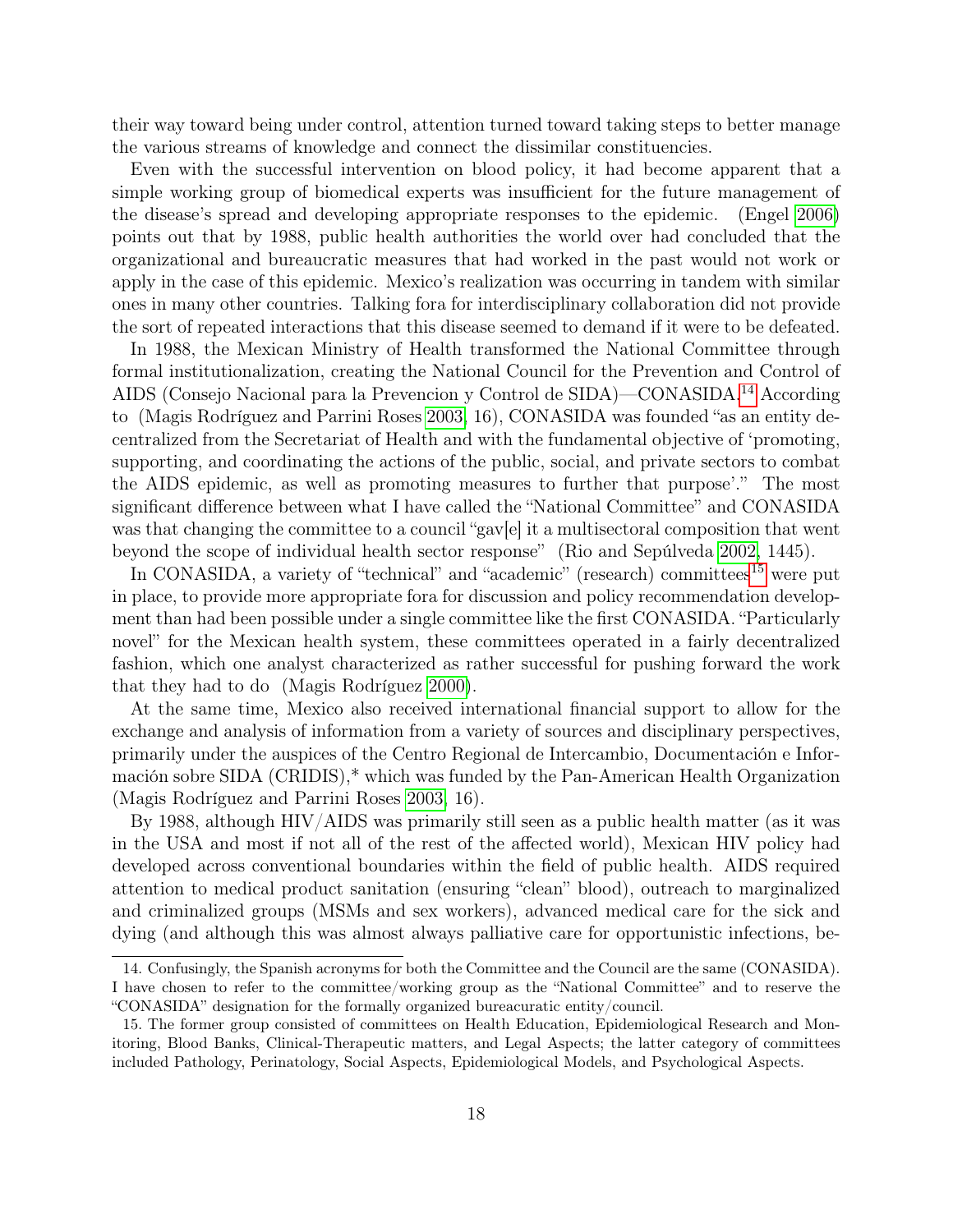cause many infections were so weird as to require special resources or knowledge), and special medical and media work with cross-border migrants, who were at particularly greater risk.

As the 1980s wore on, another unusual group (at least as compared to the "usual" risk groups) began to emerge as at particular risk for HIV infection. Cases in Mexico's rural areas began to rise exponentially, although it was initially difficult to understand the source of the infections (Magis Rodríguez et al. [1995\)](#page-26-9). It soon became apparent, however, that the rise in rural AIDS cases, especially among women, was a consequence of cross-border migration back and forth between Mexico and the United States. Men would travel (temporarily) to the United States for work and engage in practices they would not have done much or at all had they been at home (unprotected sex, hiring commercial sex workers, and MSM activity). These practices put them at higher risk for HIV infection, and some acquired the disease. On returning home to Mexico, they transmitted the disease to their wives, fiancees, and girlfriends. Because HIV had, until this time, primarily affected people in urban centers, most rural residents had not been exposed to information as to how the virus infected people and how to prevent infection.

Although the linkage between HIV's spread and migration patterns has since been observed in a variety of settings and seen as commonplace (Specter [2001\)](#page-27-2) (Waldman [2005\)](#page-27-3), Mexico was one of the first countries to identify the connection. The research indicating that there was a new risk group to which to pay attention came from of CONASIDA.

The problem of migrants as potential HIV risk group was common to both the United States and Mexico, as the vast majority of Mexico's cross-border human traffic takes place along the nearly 2,000 miles of its border with the U.S.<sup>[16](#page-18-0)</sup> U.S. authorities were not the ones to notice first the connection of economic migration and the spread of HIV: the prominence of MSM in the U.S. epidemic and the significant flows of illegal immigrants from Mexico who remained out of sight to public health officers both lessened the noticeability in the U.S. of migrant-based HIV transmission.

Epidemiologist Carlos Magis-Rodríguez, CENSIDA's research director, has found a surprising degree of heterosexual spread in rural Mexican communities and disturbing new evidence that migration is a major factor. "We find a lot of atrisk behavior in these little towns," says Magis-Rodríguez. . . . Preliminary data suggest that the migrants have more sexual partners, use drugs and alcohol more frequently, and hire sex workers more often.Cohen [\(2006a,](#page-25-4) 478)

As migrants travel to the US for economic opportunities, they are often relatively alone and isolated from people who know them. Thus, a major brake on their behavior is removed, owing to lack of persons who know their past and social network and who can provide report of their behavior to people they know back at home. They engage in more risky behavior, because while in the US they have more opportunity and more resources to, e.g., hire prostitutes or to use drugs. One dominant pattern for migrants to the US is to move seasonally

<span id="page-18-0"></span><sup>16.</sup> Mexico's southern border also has immigrant traffic, of poor people from Belize and Guatemala entering Mexico along the way to the U.S. or for Mexico's own opportunities. There is some increase in HIV infection from this southern border traffic, but that attributable to the northern border dwarfs it in magnitude. See (Magis Rodríguez et al. [1995\)](#page-26-9).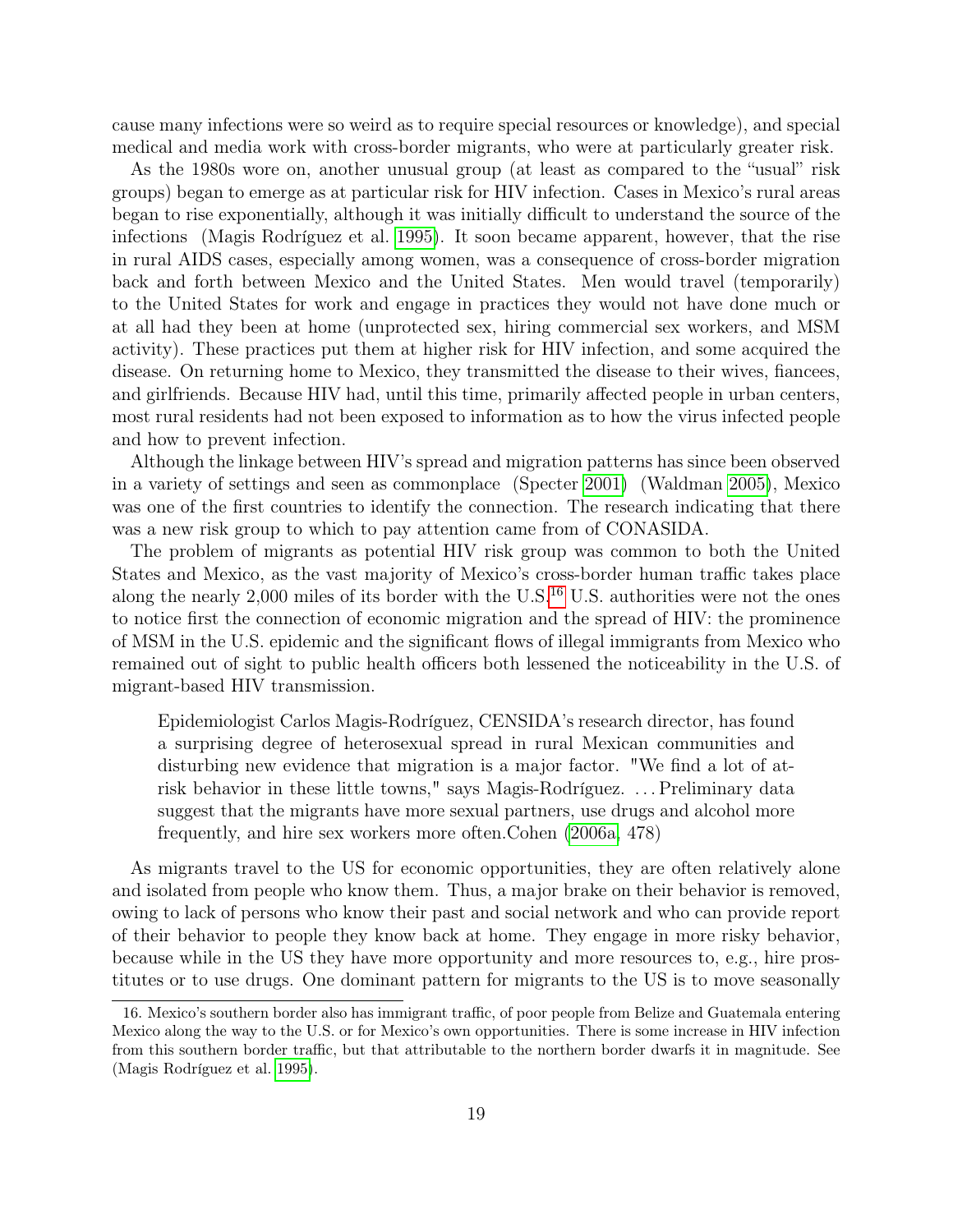or annually back and forth between the sites of work in the US and home communities in Mexico. When they return to Mexico, they reunite with wives and girlfriends,<sup>[17](#page-19-0)</sup> and if the migrants have acquired the virus, they can transmit it to their sexual partners. Even if they have no wives or girlfriends, the migrant workers can spread the virus to their village when they come home because the money they have acquired in the US allows them to continue to engage in drug use and hire commercial sex workers, just as they did in the US. ". . . today IDUs are a major driver along the Mexico-U.S. border. . . ." Cohen [\(2006b,](#page-25-9) 469) -

One of CONASIDA's first new initiatives was to work with migration authorities and the Los Angeles Consul General; they founded an office in that city that met with approximately 450 people per year from 1990–1993. Starting in 1989, CONASIDA also began working with other units of the national government (like the Education Secretariat), the military, and provincial governments on media campaigns directed at various groups believed to be at greater risk, such as MSMs, IDUs, homeless children, adolescents, and women (Magis Rodríguez and Parrini Roses [2003,](#page-26-6) 17).

Throughout the 1990s, CONASIDA engaged in a variety of programs, initiatives, and research projects, collecting and disseminating information throughout Mexico, as well as collaborating with other government and civil society partners. A key highlight of the period was a mass media campaign to educate the public in general, as well as particularly focusing on high risk groups (17); for MSM in particular, the principal strategy was the distribution of condoms, leaflets, and posters (ibid., 18).

By the end of the decade, the responsibilities and role of CONASIDA had increased significantly. "In 2001, stock was taken of what CONASIDA had been able to accomplish, and it was deemed necessary to strengthen it as a collective body, both in its power and its integration" (20). CONASIDA was elevated to the status of a national center, CEN-SIDA (the Centro Nacional para la Prevención y Control de SIDA). This gave CENSIDA further independent status vis-à-vis the Ministry of Health, so that although it remained bureaucratically organized under Health, it conducted its operations with minimal oversight or interference. This autonomy allowed CENSIDA to augment its learning quickly, as well as to put the policy implications about which it drew lessons into action.

### 4.4 Static organizations, dynamic personnel

An organization's learning process does not always occur or manifest through the organizational structure alone. As seen before, sometimes lessons learned come about via the particular constellation of actors involved in an issue area, even including the participation or entry of particular individuals into the process. Bennett and Howlett [\(1992\)](#page-25-10) refers to this form of learning as "lesson-drawing" (289). In such a case, the actors and learning process are embedded in a policy network, where particular individuals can serve as powerful, central, or bridging nodes in that network.

<span id="page-19-0"></span>In the following section, I examine how a policy network, along with a particular individual

<sup>17.</sup> Men constitute the majority of migrants who cross back and forth across the US border. Women and children are more likely to stay put once they have crossed to the US.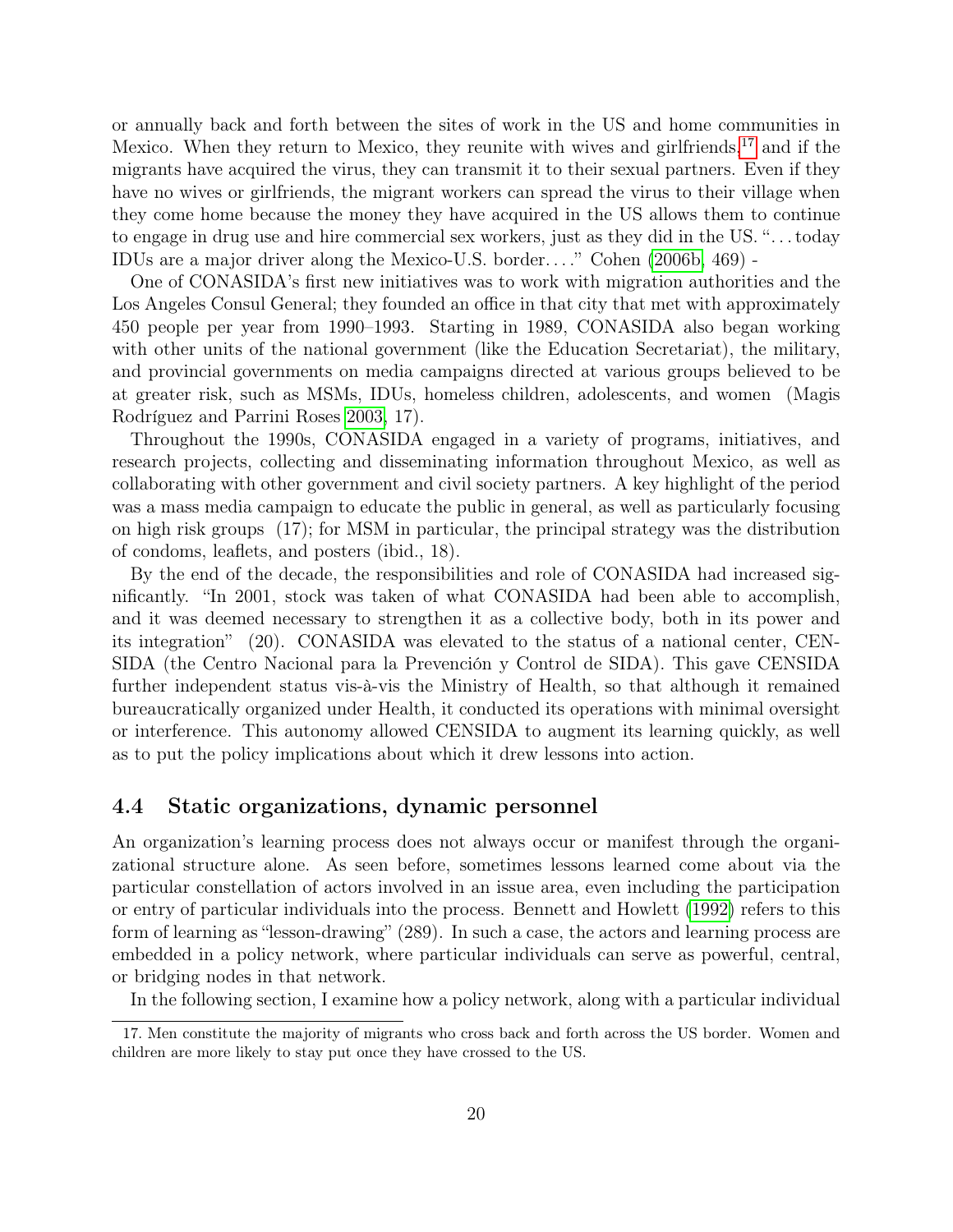who bridged the advocacy, medical, and policy worlds, effected a substantial and surprising change in Mexican social policy, for the purpose of making a dent in HIV prevention efforts.

#### 4.4.1 MSM epidemic

As in the United States, AIDS first arrived in Mexico in homosexual men, appearing most often among those from medium to high socio-economic back- grounds who had worked or studied in the U.S. in the years previous to 1983. Having some level of interaction with the U.S. gay community, these Mexican men had become aware of the growth of the mysterious disease that appeared to stalk gay men, and they were greatly alarmed at what was befalling American friends and lovers, suggested one interviewee. So when the first cases of AIDS showed up in Mexico in 1983, not only public health officials knew what was going on.

Mexican elites tend to pay attention to what occurs in the US, whether in politics, science, or society. Mexican doctors and epidemiologists were well aware of the growing crisis in America and Europe over the new disease with an unknown etiology. Similar to what was happening in the U.S., since the disease was mainly confined to gay men, gay men also paid great attention to developments in the science of the new disease.

Gay life in Mexico in the 1980s remained largely underground, primarily restricted to the large urban areas of Mexico City, Guadalajara, Cuernavaca, Monterréy, and Tijuana (this remains at least somewhat true even today). Mexican gays had experienced no comparable movement or demands for civil rights such as that sparked by the Stonewall Riots in New York, after the 1969 death of Judy Garland (for a good overview, see Shilts [\(1982\)](#page-27-4)). But as AIDS began to strike Mexican MSM, it proved a rallying point for what gay community did then exist. Numerous of my interview subjects, as well as the work of Dehesa [\(2010\)](#page-25-11) indicated that demands for treatment access, human rights protections, and greater medical assistance originated in the gay NGOs, and that even today, these are still probably the most powerful and influential voices among those affected HIV/AIDS.

Throughout the 1980s and early '90s, Mexican AIDS efforts, after addressing the blood donor and recipient crises, focused primarily upon MSMs and, to a lesser extent, commercial sex workers (the latter group is discussed extensively in Rio and Sepúlveda [\(2002\)](#page-26-7)). But, as in countries around the world, targeted prevention efforts and palliative care for the illnesses associated with advancing HIV were virtually all that was possible in terms of treatment until 1996, when results for trials of HAART<sup>[18](#page-20-0)</sup> were announced at the World AIDS Conference in Vancouver, revolutionizing HIV care and treatment.

AIDS and homosexuality remained difficult to discuss in Mexico, and this has affected the shape of official responses to the epidemic in the country. Mexico has certainly made great strides in recent years: "Although machismo leads many Latin American countries to play ostrich about homosexuality, Mexico and Peru each openly report that their epidemics are driven mainly by men who have sex with men (MSM)—including many who also have sex with women" (Cohen [2006b,](#page-25-9) 468). That said, openness in gay life has come only recently; for example, Mexico City's "gayborhood", the Zona Rosa, appears fairly open and rather like

<span id="page-20-0"></span><sup>18.</sup> Highly Active Anti-Retroviral Therapy. Often also called "triple cocktail" or "combination" therapy.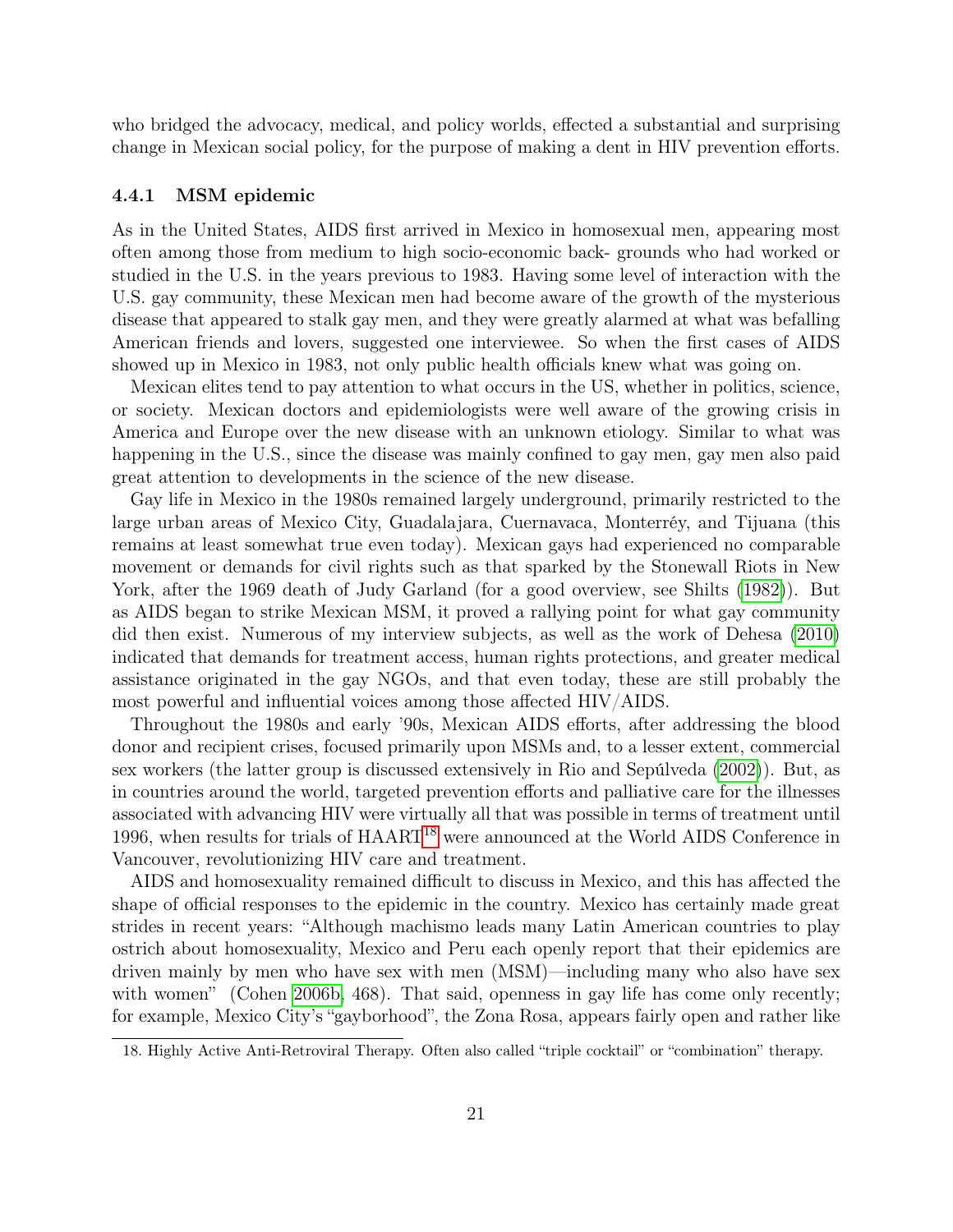urban gay enclaves in the US or Europe, but at least two of my informants indicated that this state of affairs had only occurred in the last five or seven years.<sup>[19](#page-21-0)</sup>

Since the mid–1990s, the epidemic among MSM has emerged as the most significant and constant component of the HIV epidemic in Mexico: new infections emerge at a fairly constant and consistent rate from year to year. Seeing this, researchers and policymakers in CONASIDA/CENSIDA resolved to address this population more directly.

One of the more significant results of this determination has been the launch of an antihomophobia campaign as one of the critical legs of HIV prevention strategies among MSM. As in other Latin American countries, in Mexico a fairly large number of MSM do not identify as "gay" and also have sex with the women who are their girlfriends, partners, or wives. After the measures taken to stop the blood epidemic, therefore, most Mexican women who became infected HIV received it from their partners who had or were having sex with men.

The problem is similar to that faced in the U.S. African American community. As Cohen (1999) and Denizet-Lewis (2003) (among others) have documented, in communities where quite traditional norms of masculinity prevail, same-sex sexual activity does not fail to exist, but it is driven deeply into secret activity. This creates a problem in terms of HIV: deeply hidden MSM will not receive prevention information as often as more "out" men about the various methods by which they can reduce their risk for HIV. (Health authorities target most such information within the spaces and programs associated with the out gay community. Those who do not interact with that community, whatever the reason, have less opportunity and exposure to prevention efforts.) Because they are having sex with other men, their risk is much higher than that for the general population, and if they are also having sex with women, they can accordingly put these women at much higher risk for contracting HIV. These men "on the down-low" (as it is known in U.S. African-American MSM circles) are overall less likely to receive preventive education, to be tested for HIV and know their serostatus, and to seek and access treatment. Just as with the blood donation-driven epidemic of the late '80s, this situation creates a perfect situation for the virus to spread widely and relatively unimpeded.<sup>[20](#page-21-1)</sup> As a (partial) result of the foregoing social circumstances, MSM are Mexico's single largest group by category of transmission, constituting somewhere between 35 and 45 percent of all AIDS cases (Cáceres [2002,](#page-25-12) S25).

The anti-homophobia campaign primarily consisted of a variety of public awareness campaigns to normalize and destigmatize homosexuality.

<span id="page-21-0"></span>On the national front, Saavedra has spearheaded an anti-homophobia campaign

<sup>19.</sup> Other potential enclaves exist. In my field work, I noted US and European émigrés and highly educated Mexican citizens tend toward a general acceptance of homosexuality, or at least of its existence. Mexicans with idiosyncratic connections to world events also evince a form of toleration: when I visited a church associated with the Anglican Communion, which has been riven by divisions over human sexuality in recent years, discussion with parishioners there indicated that they were somewhat aware of the associated issues and at least not outspokenly hostile.

<span id="page-21-1"></span><sup>20.</sup> Within the U.S. African American community, the culture of the "D.L." has been held at least partially responsible for HIV rates driven to levels that WHO would classify as a generalized epidemic, were it a country.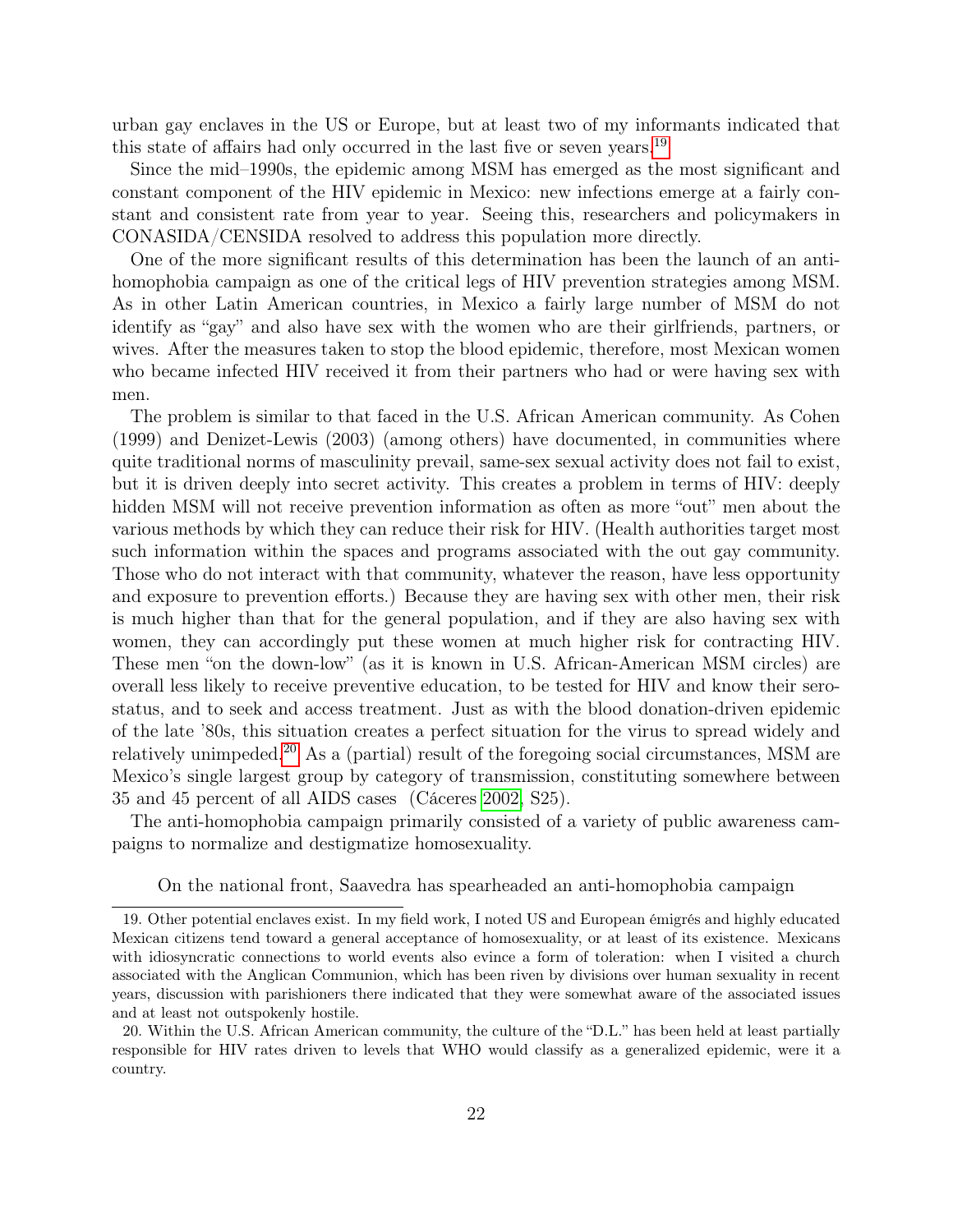of radio and TV ads—so provocative that two Mexican states refused to run them—and posters, including one that shows a man and a woman both leaning their heads against the archetypical macho Mexican man dressed in revolutionary garb. "The anti-homophobia campaign really has opened a lot of discussion on this issue," Saavedra says (Cohen [2006a,](#page-25-4) 479).

Based simply upon a combination of past actions and the arrangement of political players in the Mexican system, a campaign like the one against homophobia is extraordinary. First, with the exception of Brazil,<sup>[21](#page-22-0)</sup> there is no other country in Latin America doing anything like this — most Latin American countries are very reticent to discuss issues around sexuality and sexual practice. In part, this occurred because under the administration of President Vicente Fox (2000–2006), he delegated substantial authority for policy to his ministers, as a way of demonstrating his party's (PAN[22](#page-22-1)) break with the heavy centralization of the PRI presidential regimes (Díez [2010,](#page-25-13) 42).

Fox's decentralizing, democratizing ethos extended to cabinet ministers, including Julio Frenk, the Health Minister. As Díez [\(2010\)](#page-25-13) notes, Frenk and Saavedra had known each other and collaborated with one another on HIV issues since the early 1990s, when Saavedra was Frenk's student at the Harvard School of Public Health (42–43).

Second, the particular constellation of players in the Mexican system during this period would not be expected to provide support or allow such a campaign. Although the Roman Catholic church is powerful and by far the dominant religious voice in Mexican society, there is a norm of very strict separation of church and state (in part, an outcome of the early 20th century cristero movement, where the socialist government sought to stamp out religious authority and expression).

The Church's power is exercised primarily via the bully pulpit, and Mexican authorities appear willing to resist the direction of the bishops when good policy or science dictate. In large part, this is possible because the Mexican Constitution strictly prohibits religious institutions from "lobbying" the government, and the informal constitution of "lobbying" is fairly strict.

Diez analyzes the anti-homophobia campaign on the basis of policy entrepreneurs and competing policy frames, a la Kingdon [\(2003\)](#page-25-14), arguing that once Saavedra and confederates had put in place the media campaign and anti-discrimination policy, they deployed a legal and scientific framework to counter the conservative opposition, including the Roman Catholic hierarchy. In my interviews, interlocutors pointed out to me that the separation of church and state is taken so seriously that the Mexican president is expected to attend religious services in public rarely, if at all. To be seen in church would be seen as "taking directions" from the religious hierarchy. Church action beyond public pronouncement seems as "lobbying," and the church's letters to the President, Ministry of Health, and the Ministry of the Interior crossed a line in many minds.

<span id="page-22-0"></span><sup>21.</sup> Brazil is almost always the exceptional case in Latin America and in the world generally. As a country, it has historically moved quickly on issues around HIV/AIDS, putting in place prevention and treatment programs considered significant and revolutionary.

<span id="page-22-1"></span><sup>22.</sup> Partido Acción Nacional (National Action party)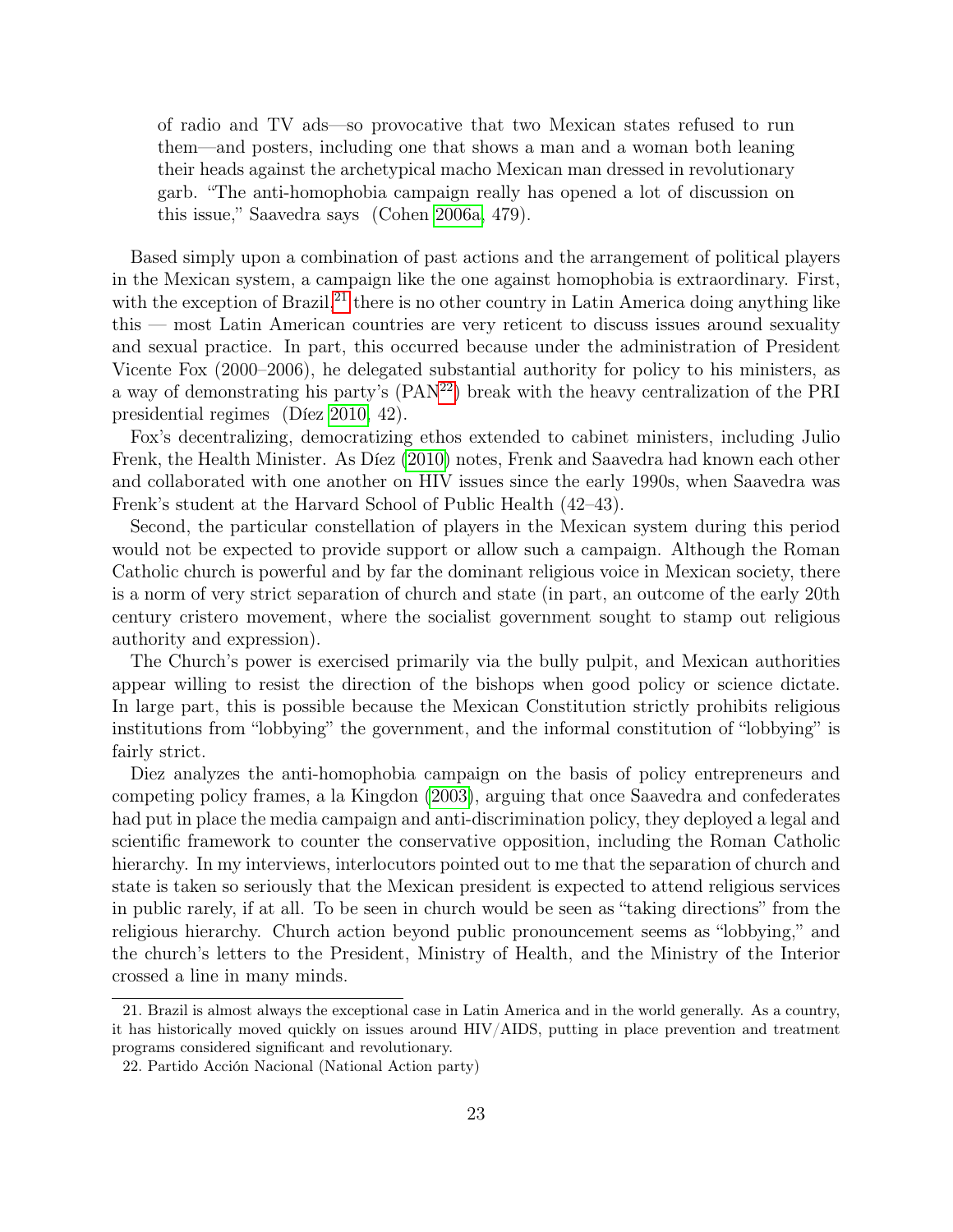Finally, the dominant national political party for more than a decade after the democratic consolidation (from 2000–2012), the PAN, is a socially conservative party. On the other hand, it wishes to distance itself from the PRI's reputation for ignoring experts and for not governing in the interests of the Mexican people (as opposed to party cronies). Thus, the PAN became willing to support the program to demonstrate its commitment to science, openness, and democratic values. In their work to keep President Fox persuaded of the wisdom of the anti-homophobia and anti-discrimination policies, they pointed time and again to the scientific consensus regarding the relationship of discrimination and increased risk for HIV infection ( Díez [\(2010\)](#page-25-13) as well as my interviews).

## 5 Conclusion

Mexico saw the linkage between researchers and policy-makers strengthened during the AIDS epidemic. Two reasons seem to be most significant. First, the entire novelty of AIDS as an infectious disease and as a problem for public health policy led decision-makers to act with "humility" (Trostle, Bronfman, and Langer [1999,](#page-27-5) 110) and seek out all the information that they could find — information that lay primarily in the hands of scientific researchers. Even as much of the research on the etiology and epidemiology of AIDS was conducted in the United States and Western Europe, Mexican scientists had to translate (often literally, since much of the scientific literature was in English or French) scientific language into terms upon which policymakers could understand what was happening to individuals and populations. Mexican AIDS scientists also provided information specific to the progress of the disease in their own country. Second, besides the fact that the disease was new and unknown, "policymakers needed support and justification for decisions" (Magis Rodríguez [2000\)](#page-26-8). In Mexico, as in the U.S. and Europe, AIDS found and finds its greatest prevalence in groups that are mostly marginal and socially unacceptable, such as IDUs, MSMs, sex workers, and lower socio- economic classes like immigrants. Although perhaps convinced of the need to recognize and assist such populations, decision-makers also recognized the unpopularity of acknowledging and helping such people; researcher evidence and results provided cover.

We also see that in the Mexican response to HIV/AIDS, linkages to international organizations, especially those of or affiliated with the UN system, proved important. Not only did organizations like the WHO, UNAIDS (and its predecessor within the WHO), PAHO, and the U.S. CDC provide funding to Mexican initiatives against HIV (the initial establishment of CONASIDA, for example, received support from the UN), but they also brought in information and perspectives that were otherwise not seen in Mexico. By providing information on groups at-risk and the methods of transmission for the virus, international organizations opened up the space of discussion in Mexican politics and bureaucracy. Uncomfortable topics like homosexual activity, drug use, prostitution, and even how the continued commercialization of the blood business could be more easily discussed when the weight of influential and respected international organizations was behind addressing such matters. As one interview subject in (Magis Rodríguez [2000\)](#page-26-8) indicated, the WHO's forceful work on AIDS — via its declarations, publications, and convocations of health ministers —"definitely for us were an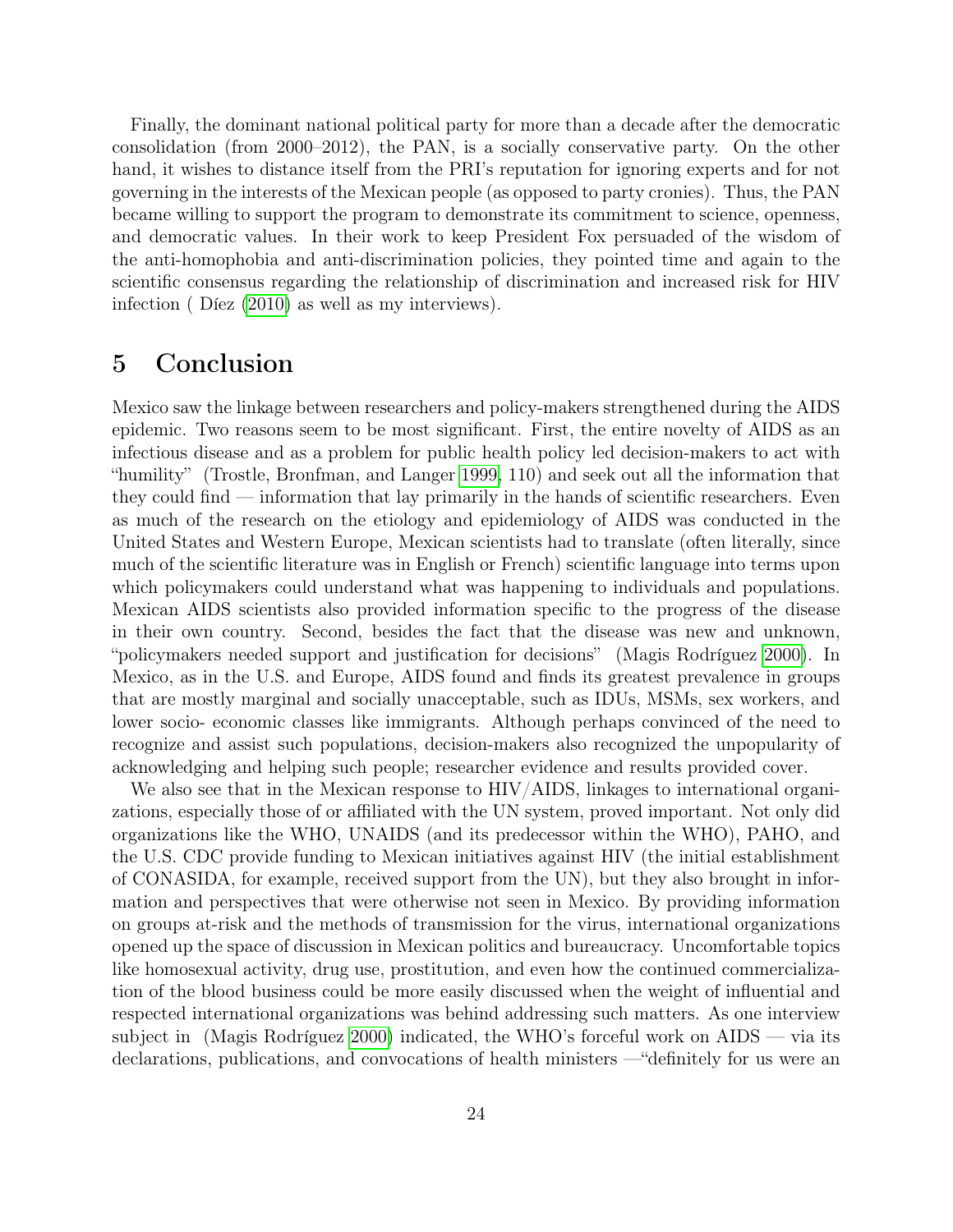invaluable support." And as a result, such support also provided political cover for those making decisions, since the impetus of initiatives addressing undesirable populations came from outside the Mexican political system and from people who could be portrayed as health technocrats with no real stake in Mexican politics.

One of the principal architects and analysts of Mexico's HIV/AIDS policies has argued that the Mexican policy response has very much relied upon a learning-model process to make adjustments, corrections, and revisions to the policy-of-the-moment.

The strategies for confronting the HIV/AIDS epidemic have been changing over time. We have had the opportunity to learn from our own experience and from that of other countries as we go about adapting our response to this disease on the basis of existing knowledge and on our capacity to access medical advances and new technologies to combat HIV/AIDS. One example of this is the diverse changes of structure that have the main responsibility for monitoring and preventing the dissemination of the HIV/AIDS epidemic, just like the state health care centers that are in direct contact with the affected populations throughout whole country.

Another example of the changes [in response to things learned] are the prevention campaigns in the mass media, which were directed at different populations and used different approaches, ac- cording to the information and the available resources, the recommendations and the lessons learned throughout the country and the world. Initially, the greater part of the preventative strategies were directed at trying to change people's behavior; later it was seen that it is fundamental to design strategies in order to try to change the contexts of risk or vulnerability that hinder prevention—that is to say, to promote changes of social and legal standards, improve access to health services, or to decrease the violence and human rights violations associated with HIV/AIDS infection (Magis Rodríguez and Parrini Roses [2003,](#page-26-6) 24).

One might argue that this is what governments do with respect to policy regimes, but the purported obviousness of such an explanation belies the fact that organizational learning is hardly overdetermined when compared to alternative explanations, such as interest group politics, as narratives of HIV politics since (Shilts [1987\)](#page-27-6) have argued. In HIV/AIDS policy regimes, both within countries and at the international level, the conventional wisdom is that policy outcomes are driven by the desires of the most powerful actors or interest groups, with little or no regard to dispassionate analysis and re-analysis. The case of Mexico indicates, however, that policymakers can strive (and succeed) to develop and enact evidence-based policies, based upon consistent and new flows of information that are used for the evaluation and revision of measures to fight against the HIV epidemic.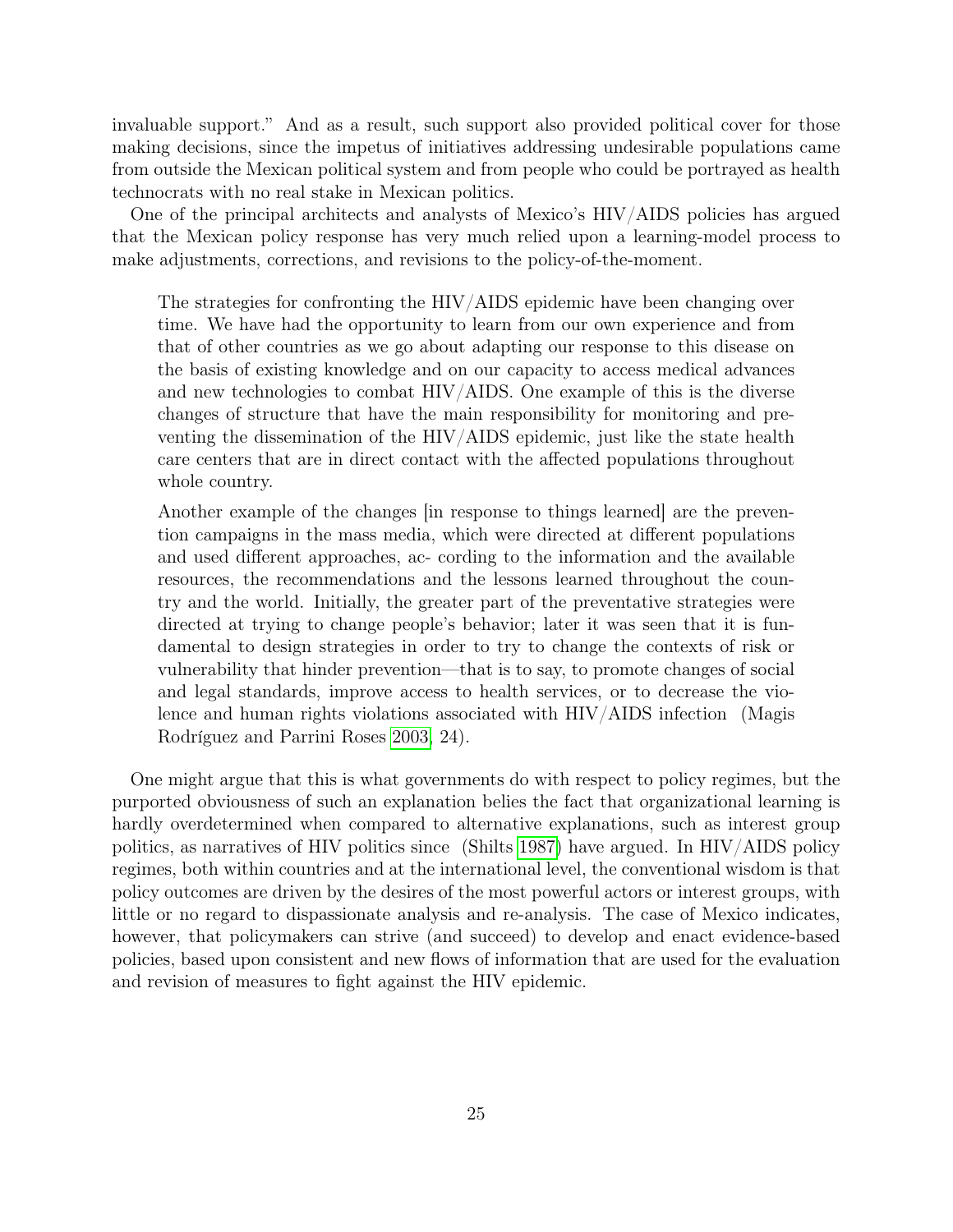### References

- <span id="page-25-10"></span>Bennett, Colin, and Michael Howlett. 1992. "The Lessons of Learning: Reconciling Theories of Policy Learning and Policy Change." Policy Sciences 25, no. 3 (August): 275–294.
- <span id="page-25-12"></span>Cáceres, C.F. 2002. "HIVamong gay and other men who have sex with men in Latin America and the Caribbean: a hidden epidemic?." AIDS 16:S23–.
- <span id="page-25-6"></span>CENSIDA. 2000–2008. "CENTRO NACIONAL PARA LA PREVENCIÓN Y EL CON-TROL DEL VIH/SIDA." <http://www.censida.salud.gob.mx>.
- <span id="page-25-5"></span>Centers for Disease Control (CDC). 1981. "Pneumocystis pneumonia — Los Angeles." Morbidity and Mortality Weekly Report 30:250–2.
- <span id="page-25-4"></span>Cohen, Jon. 2006a. "Mexico: Land of Extremes: Prevention and care Range from Bold to Bleak." Science 313, no. 5786 (28 July): 477–479. doi:[10.1126/science.313.5786.](http://dx.doi.org/10.1126/science.313.5786.477b) [477b](http://dx.doi.org/10.1126/science.313.5786.477b).
- <span id="page-25-9"></span>. 2006b. "Overview: The Overlooked Epidemic." *Science* 313, no. 5786 (28 July): 468– 469. doi:[10.1126/science.313.5786.468](http://dx.doi.org/10.1126/science.313.5786.468).
- <span id="page-25-11"></span>Dehesa, Rafael de la. 2010. Queering the public sphere in Mexico and Brazil: sexual rights movements in emerging democracies. Durham: Duke University Press. ISBN: 9780822347071 (cloth : alk. paper).
- <span id="page-25-13"></span>Díez, Jordi. 2010. "The importance of policy frames in contentious politics: Mexico's national antihomophobia campaign." Latin American Research Review 45 (1): 33–54.
- <span id="page-25-8"></span>Engel, Jonathan. 2006. The Epidemic:(a Global History of AIDS). New York: Smithsonian Books/Collins.
- <span id="page-25-0"></span>Hall, Peter A. 1993. "Policy paradigms, social learning, and the state: the case of economic policymaking in Britain." Comparative Politics 25 (3): 275–296.
- <span id="page-25-7"></span>Heckler, Margaret. 2006. "Interview Margaret Heckler." PBS Frontline. May 30. Accessed February 12, 2009. [www . pbs . org / wgbh / pages / frontline / aids / interviews /](www.pbs.org/wgbh/pages/frontline/aids/interviews/heckler.html) [heckler.html](www.pbs.org/wgbh/pages/frontline/aids/interviews/heckler.html).
- <span id="page-25-1"></span>Heclo, Hugh. 1974. Modern social politics in Britain and Sweden. New Haven: Yale University Press.
- <span id="page-25-2"></span>Huber, George P. 1991. "Organizational Learning: The Contributing Processes and the Literatures." Organization Science 2 (February): 88–115. ISSN: 10477039. [http://search.](http://search.ebscohost.com/login.aspx?direct=true&db=heh&AN=4433779&site=ehost-live&scope=site) [ebscohost . com / login . aspx ? direct = true & db = heh & AN = 4433779 & site = ehost](http://search.ebscohost.com/login.aspx?direct=true&db=heh&AN=4433779&site=ehost-live&scope=site)  [live&scope=site](http://search.ebscohost.com/login.aspx?direct=true&db=heh&AN=4433779&site=ehost-live&scope=site).
- <span id="page-25-3"></span>Johnston, Alastair Iain. 1996. "Learning versus adaptation: Explaining change in Chinese arms control policy in the 1980s and 1990s." The China Journal 35:27–61.
- <span id="page-25-14"></span>Kingdon, John W. 2003. Agendas, alternatives, and public policies. New York: Longman.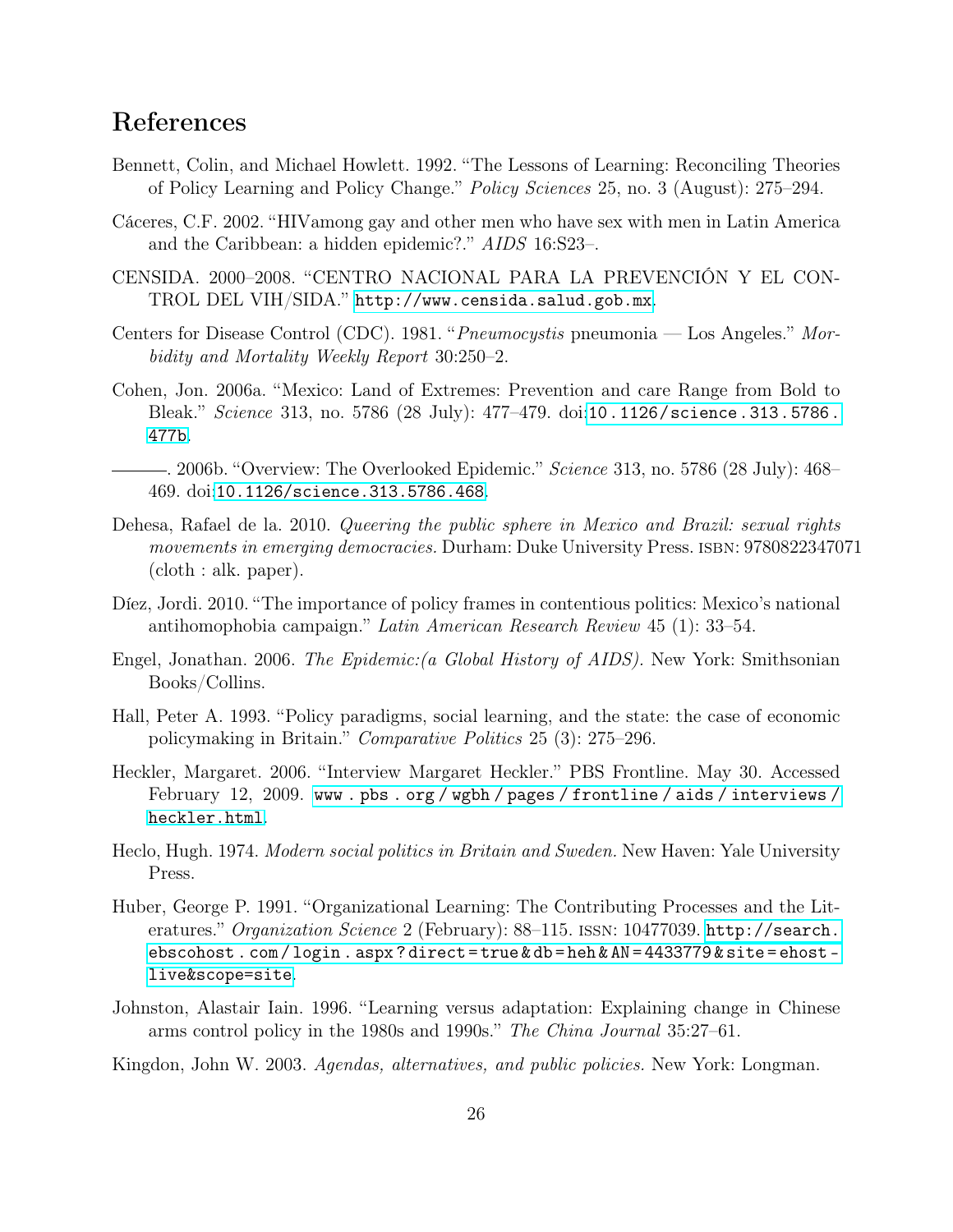- <span id="page-26-1"></span>Knopf, Jeffrey W. 2003. "The importance of international learning." Review of International Studies 29:185–207. doi:[10.1017/S0260210503001852](http://dx.doi.org/10.1017/S0260210503001852).
- <span id="page-26-4"></span>Kuhn, Thomas S. 1970. The structure of scientific revolutions. 2d, enl. International encyclopedia of unified science. Foundations of the unity of science, v. 2, no. 2. Chicago: University of Chicago Press.
- <span id="page-26-2"></span>Levitt, Barbara, and James G. March. 1988. "Organizational Learning." Annual Review of Sociology 14:319–40.
- <span id="page-26-0"></span>Levy, Jack. 1994. "Learning and foreign policy: sweeping a conceptual minefield." *Interna*tional Organization 48, no. 2 (Spring): 279–312. [http : / / search . ebscohost . com /](http://search.ebscohost.com/login.aspx?direct=true&db=mth&AN=9406221165&site=ehost-live&scope=site) [login.aspx?direct=true&db=mth&AN=9406221165&site=ehost-live&scope=site](http://search.ebscohost.com/login.aspx?direct=true&db=mth&AN=9406221165&site=ehost-live&scope=site).
- <span id="page-26-8"></span>Magis Rodríguez, Carlos. 2000. "Enlace entre Políticas e Investigación. El caso de SIDA. [Liaison between policy and research: The case of AIDS]." Chap. 5 in De la Investigación en Salud a la Política: La difícil Traducción [From Health Research to Policy: The Difficult Translation], edited by Mario Bronfman, Ana Langer, and James Trostle, 91–118. Mexico City: Instituto Nacional de Salud Pública.
- <span id="page-26-6"></span>Magis Rodríguez, Carlos, and Rodrigo Parrini Roses. 2003. "Nuestra epidemia, El SIDA en México 1983–2002 [Our epidemic: AIDS in Mexico]." In SIDA: Aspectos de Salud Pública [AIDS: Aspects of Public Health], edited by Carlos Magis Rodríguez, Hermelinda Barrientos Bárcenas, and Stefano Bertozzi Kenefick, 15–25. Mexico City: CENSIDA (Centro Nacional para la Prevención y el Control del VIH/SIDA) / INSP (Instituto Nacional de Salud Pública), July. isbn: 970721340X, 9789707213401.
- <span id="page-26-9"></span>Magis Rodríguez, Carlos, Aurora del Río Zolezzi, José Luis Valdespino Gomez, and María de Lourdes García García. 1995. "AIDS cases in the rural area in Mexico" [in spa]. Salud Publica Mex (Instituto Nacional de Diagnostico y Referencia Epidemiologicos (INDRE), Mexico.) 37, no. 6 (November): 615–623. issn: 0036-3634 (Print).
- <span id="page-26-5"></span>Pisani, Elizabeth. 2008. The wisdom of whores: bureaucrats, brothels, and the business of AIDS. 1st American ed. New York: W.W. Norton & Co. ISBN: 9780393066623 (hardcover).
- <span id="page-26-3"></span>Reiter, Dan. 1994. "Learning, realism, and alliances: the weight of the shadow of the past." World Politics 46 (4): 490–526.
- <span id="page-26-7"></span>Rio, Carlos del, and Jaime Sepúlveda. 2002. "AIDS in Mexico: Lessons learned and implications for developing countries." AIDS 16 (11): 1445. doi:[10 . 1097 / 00002030 -](http://dx.doi.org/10.1097/00002030-200207260-00001) [200207260-00001](http://dx.doi.org/10.1097/00002030-200207260-00001). [http://www.aidsonline.com/pt/re/aids/fulltext.00002030-](http://www.aidsonline.com/pt/re/aids/fulltext.00002030-200207260-00001.htm) [200207260-00001.htm](http://www.aidsonline.com/pt/re/aids/fulltext.00002030-200207260-00001.htm).